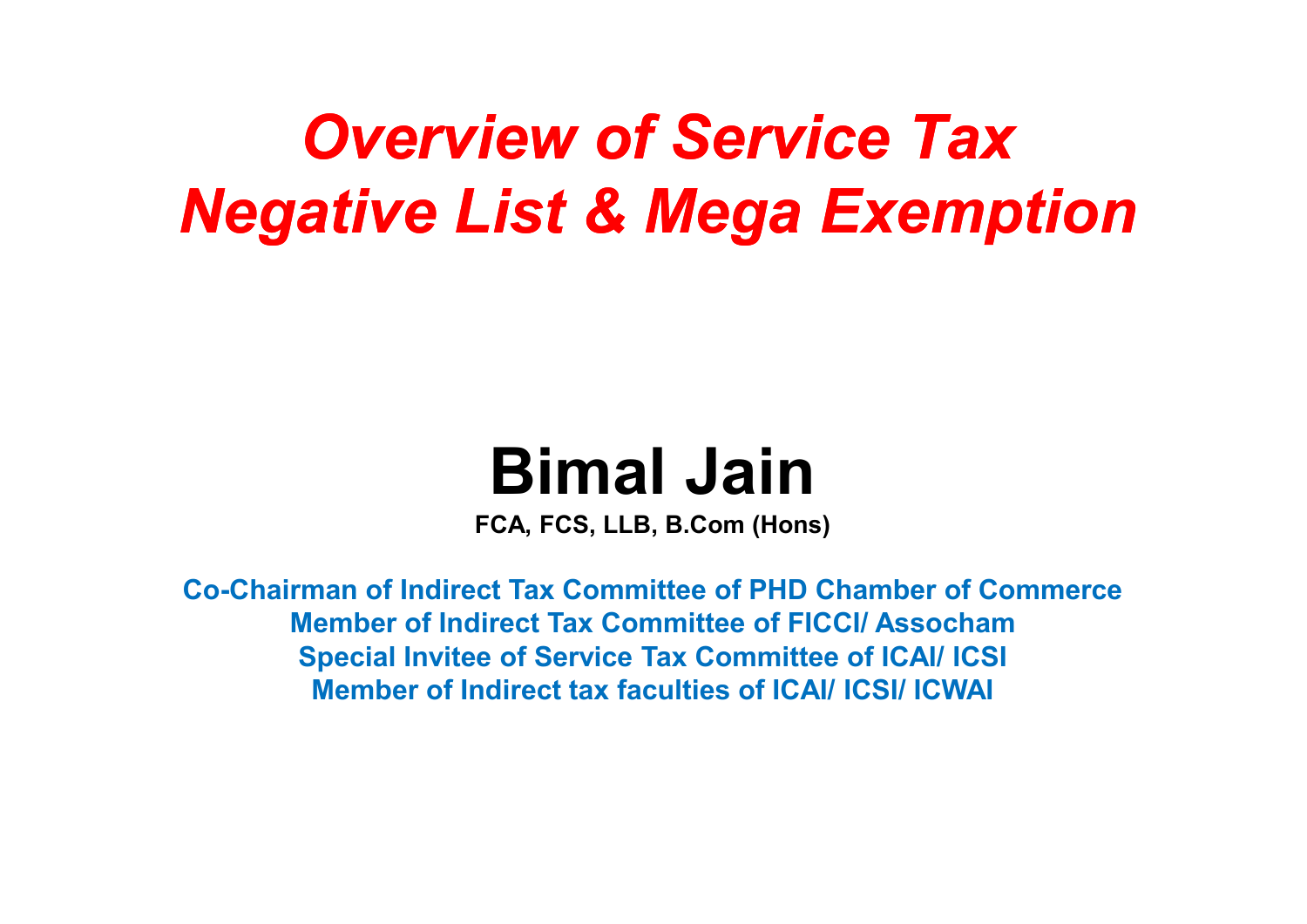#### **TAXATION OF SERVICES – NEGATIVE LIST**



Restoration of **Service** Specific Accounting codes for Registration & Payment of Service Tax

CA Bimal Jain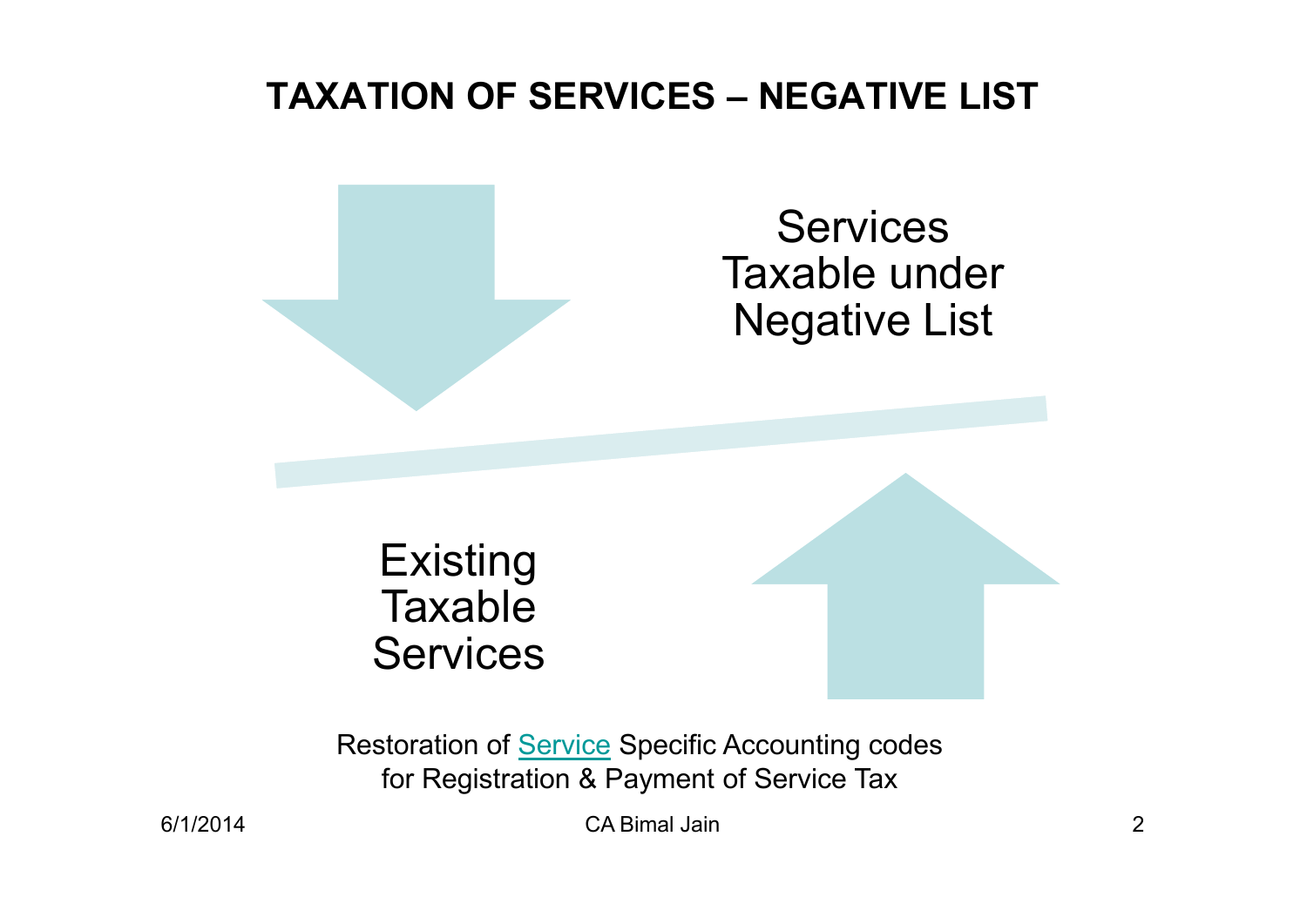## Taxable Event - Service Tax

- S. 66 of Finance Act  $\rightarrow$  There shall be levied a tax on the Value of<br>taxable services referred to in various sub-clauses of (105) of S 65 taxable services referred to in various sub-clauses of (105) of S.65and collected in such manner as may be prescribed
- $\blacksquare$ ■ S. 65(105)  $\rightarrow$  Any Service provided or *to be provided* (16-6-2005)
- S. 65B (51)  $\rightarrow$  Taxable service means any service on which service<br>tax is leviable under section 66B: tax is leviable under section 66B;
- $\triangleright$  **S. 66B**  $\rightarrow$  There shall be levied a tax at the rate of 12% on the<br>
value of all services other than those services specified in the value of all services, other than those services specified in the negative list, *provided or agreed to be provided in the taxable territory* by one person to another and collected in such manner as may be prescribed
- $\triangleright$  *Association of Leasing & Financial Service Companies vs. UOI* **2010 (20) STR 417 SC → Taxable Event → Rendering of Service**<br>CA Bimal Jain 6/1/20144 CA Bimal Jain 3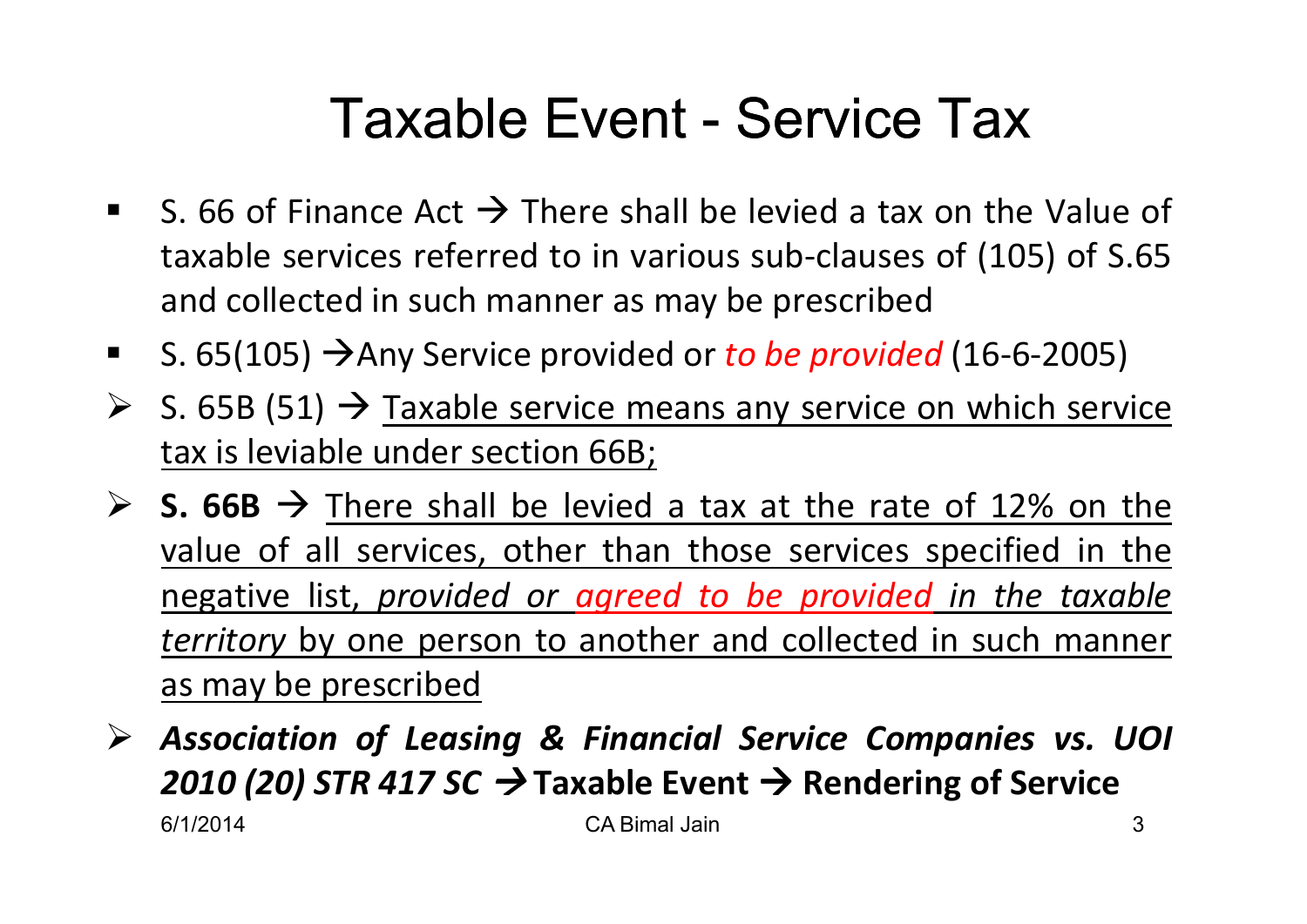## Definition of Service

 $\blacksquare$  **S. 65B (44)** - **"Service" means** *Any Activity* **carried out by <sup>a</sup> Person for another for** *Consideration***, and includes <sup>a</sup>** *Declared service***, but shall not include—**

**(a) an activity which constitutes merely,-**

(i) a transfer of title in goods or immovable property, by way of sale, gift **or in any other manner; or**

**(ii) such transfer, delivery or supply of any goods which is** *deemed to be sale* **within Article <sup>366</sup> (29A) of the Constitution; or**

**(iii) <sup>a</sup> transaction in money or actionable claim;**

- $\blacksquare$ (b) a provision of service by an employee to the employer in the course *of or in relation to his employment; - Employer-Employee / Secondment/ Jt Employment/ Director*
- 6/1/2014 CA Bimal Jain 4 $\blacksquare$ (c) fees taken in any Court or tribunal established under any law for the **time being in force.**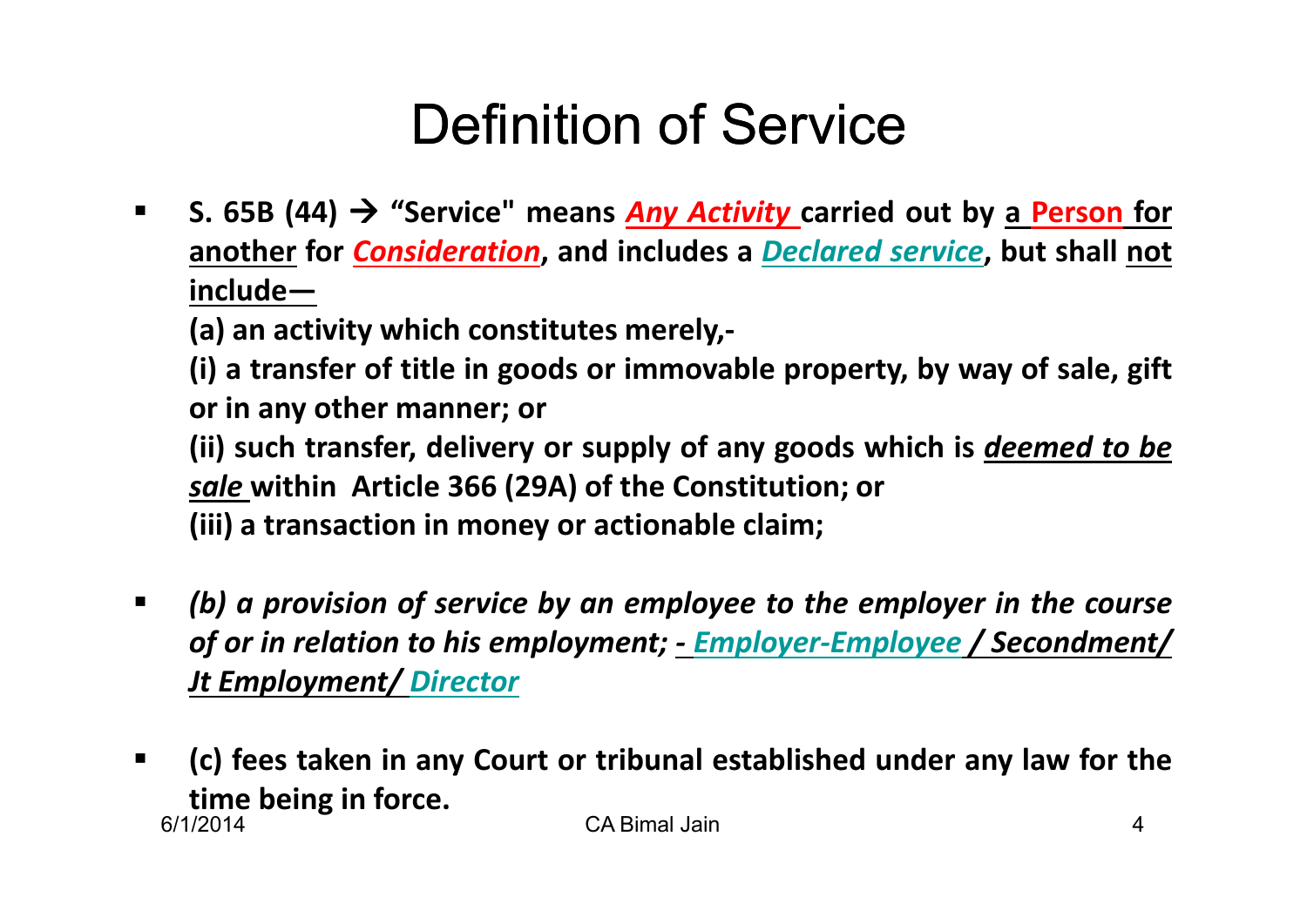# Declared Services – S 66E

<sup>9</sup> Activities declared to be amounting to services:

- •Renting of Immovable Property (Entry <sup>49</sup> – List II)
- b. Construction of a complex, building, civil structure for which consideration received *before issuance of completion certificate (En 49)*
- • Temporary Transfer/Permitting Use or Enjoyment of Intellectual Property Rights {IPR -10/9/2004}
- $\bullet$  Development, Design, Implementation etc. of Information Technology Software {IT Software Services – <sup>16</sup> /5/2008}
- • Agreeing to the obligation to refrain from an act, or to tolerate an act or <sup>a</sup> situation, or to do an act;
- • Transfer of goods by way of hiring/ leasing/ licensing without transfer of right to use such goods {16/5/2008}
- $\bullet$  Activity in relation to delivery of goods on hire purchase/ any system of payment by instalments
- **h**. Service portion in the execution of a works contract  $\{A 366 (29A)\}$
- Page 5• Service portion in an activity involving supply of food/drinks/article of human **consumption {A -366 (29A)} ca Bimal Jain** 5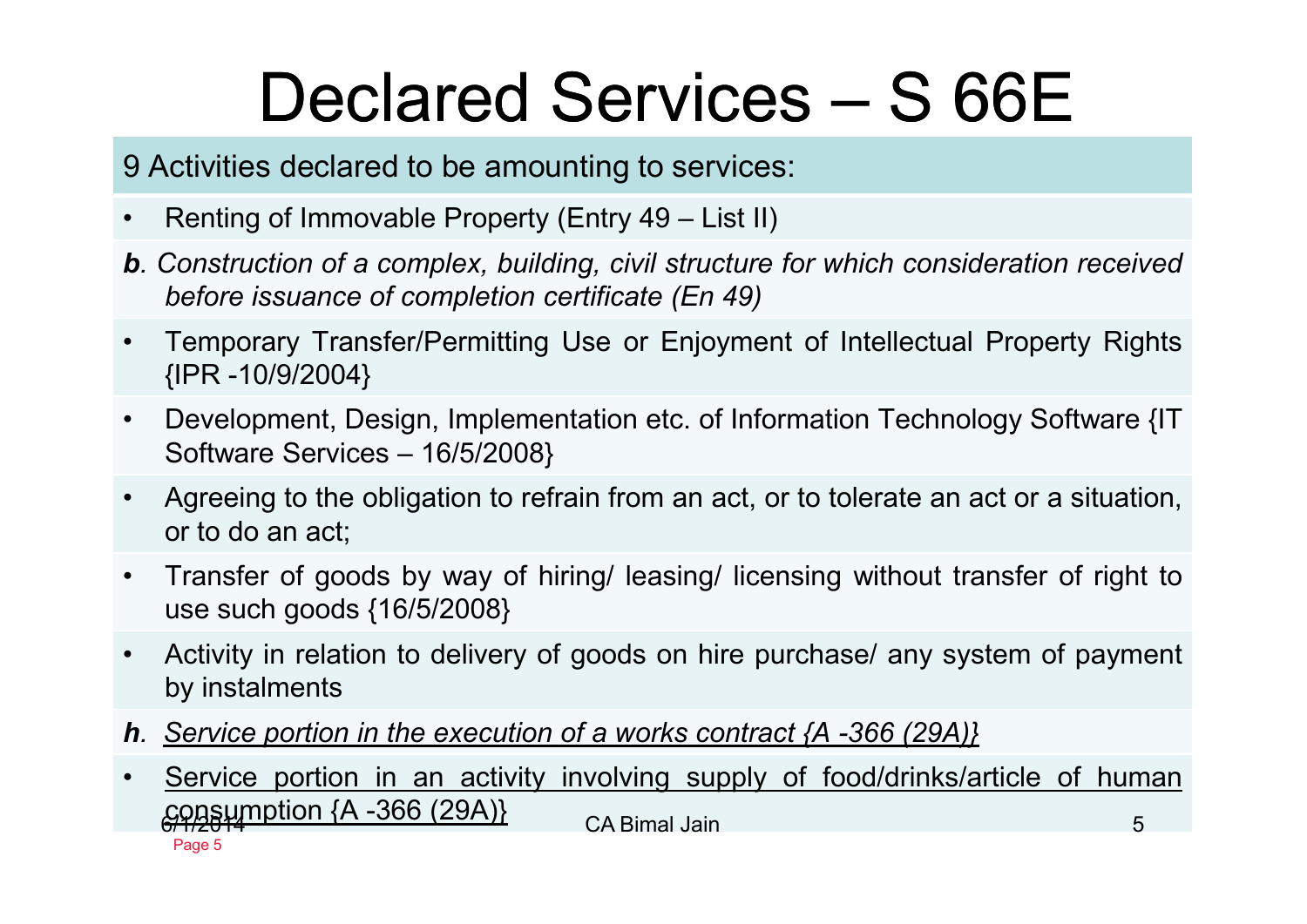## Definition of Service

- $\blacksquare$ **Explanation 1.—** Nothing contained in this clause shall apply to functions<br>**Explanation 1.—** Nothing contained in this clause shall apply to functions performed by MP, MLA, Other Govt. Officers or Govt. Bodies.
- $\blacksquare$  **Explanation 2.-** For the purposes of this clause, transaction in money shall not include any activity relating to the use of money or its conversion by cash or by any other mode, from one form, currency or denomination, to another form, currency or denomination for which <sup>a</sup> separate consideration is charged.
- $\blacksquare$ **Explanation 3.-** For the purposes of this Chapter,-

(a) an unincorporated association or a body of persons, as the case may *be, and <sup>a</sup> member thereof shall be treated as distinct persons;*

<u>(b) an establishment of a person in the taxable territory and any of his</u> *other establishment in <sup>a</sup> non-taxable territory shall be treated as establishments of distinct persons.*

6/1/2014 CA Bimal Jain 6 $\blacksquare$  **Explanation 4.-** *<sup>A</sup> person carrying on <sup>a</sup> business through <sup>a</sup> branch or* agency or representational office in any territory shall be treated as having *an establishment in that territory;*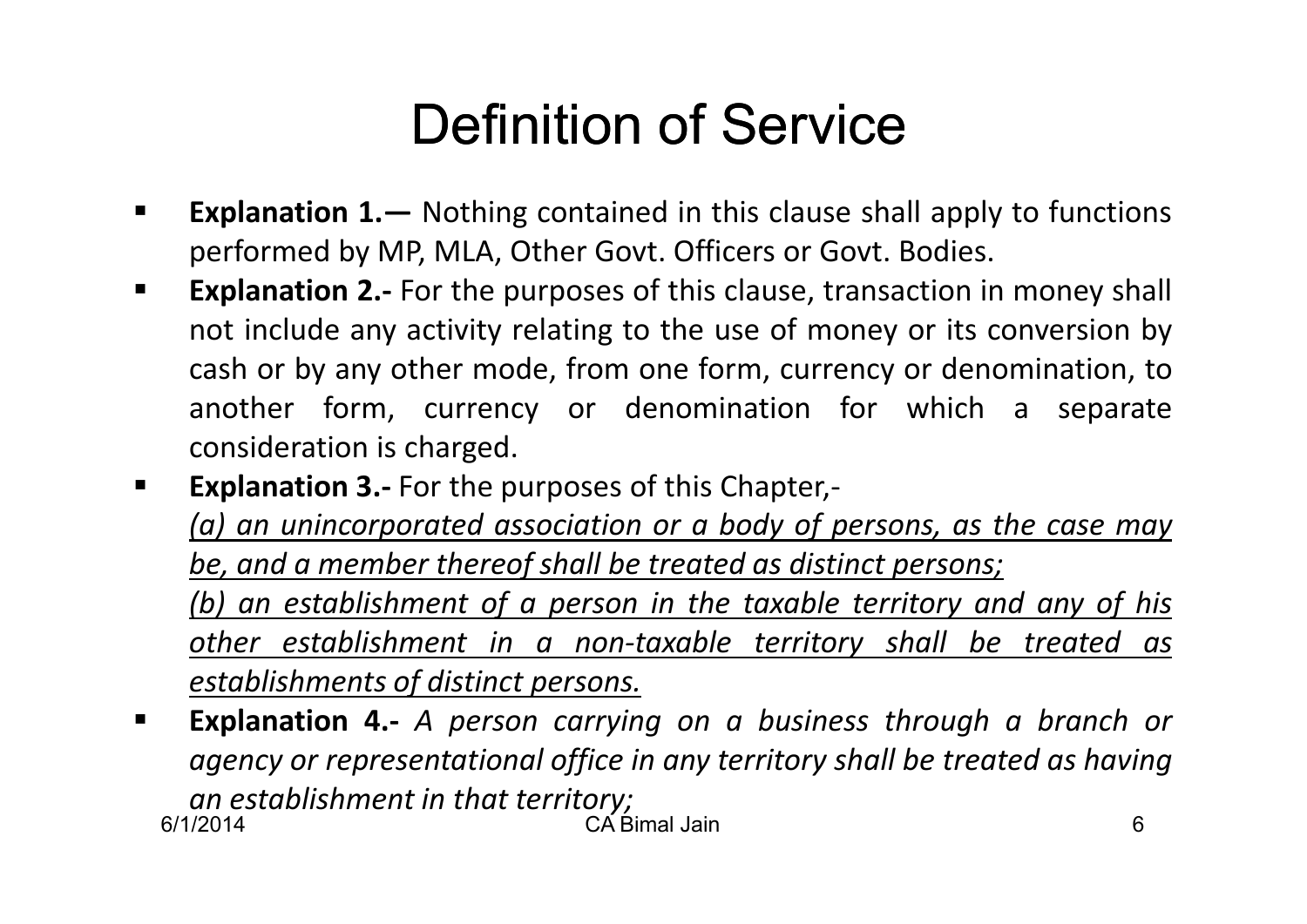#### **TAXATION OF SERVICES – NEGATIVE LIST**

#### **Service**

**Services Under Negative List**

**Services under Mega Exempted List**

**Other Exemptions/Abatements**

**All remaining Services to be taxable under the Negative List Approach**

6/1/2014

A CA Bimal Jain 7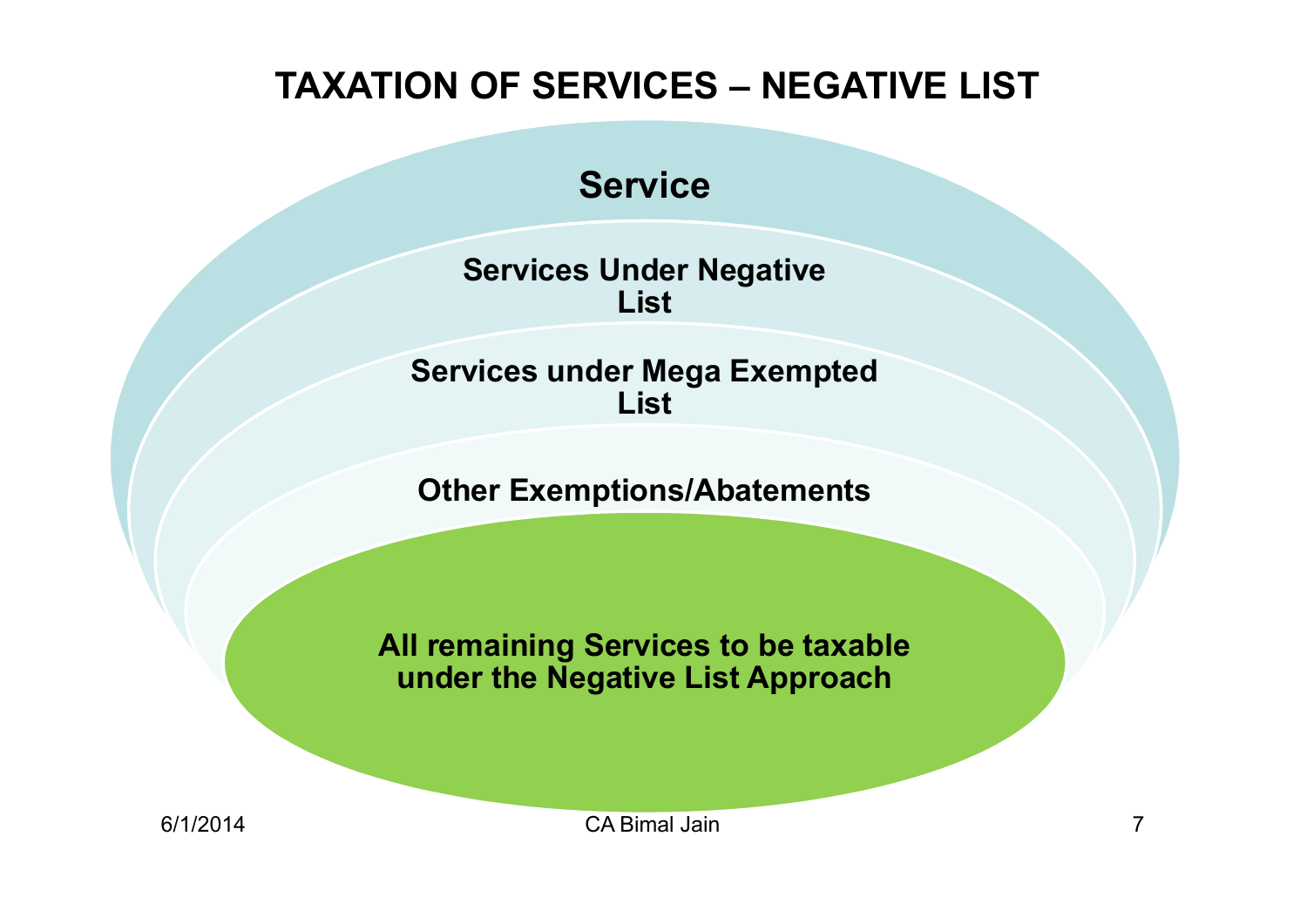## Obligation & POT

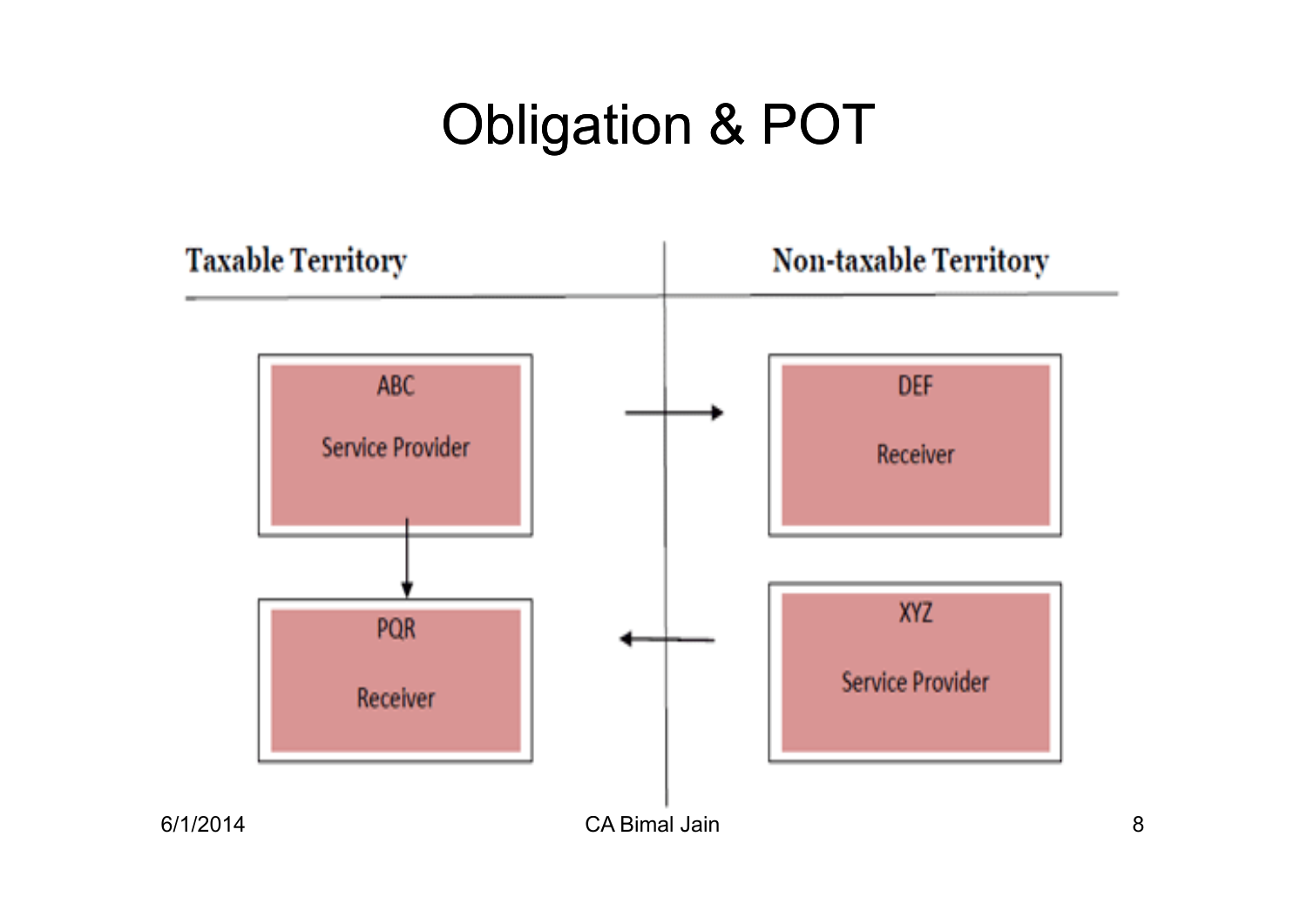## Service – Service Tax

- $\blacksquare$ Activity – Economic
- $\blacksquare$ Person – 65B (37)  $\rightarrow$  Service Provider – Service Recipient<br>References – S. 67/ Determination of Valuation Rules
- $\blacksquare$  Consideration – S. 67/ Determination of Valuation Rules
	- •Monetary – Free Gift/ Charities/ Grant
	- •Non-Monetary: Kind
	- $\bullet$ Barter
	- Advance Services / Goods
	- •Deposit - Refundable/ Non- refundable
	- •Demurrage/ Accidental Damage – Penalty
	- •Late Payment - Interest
	- •Short received – Deficiency of Services
	- •Bad Debts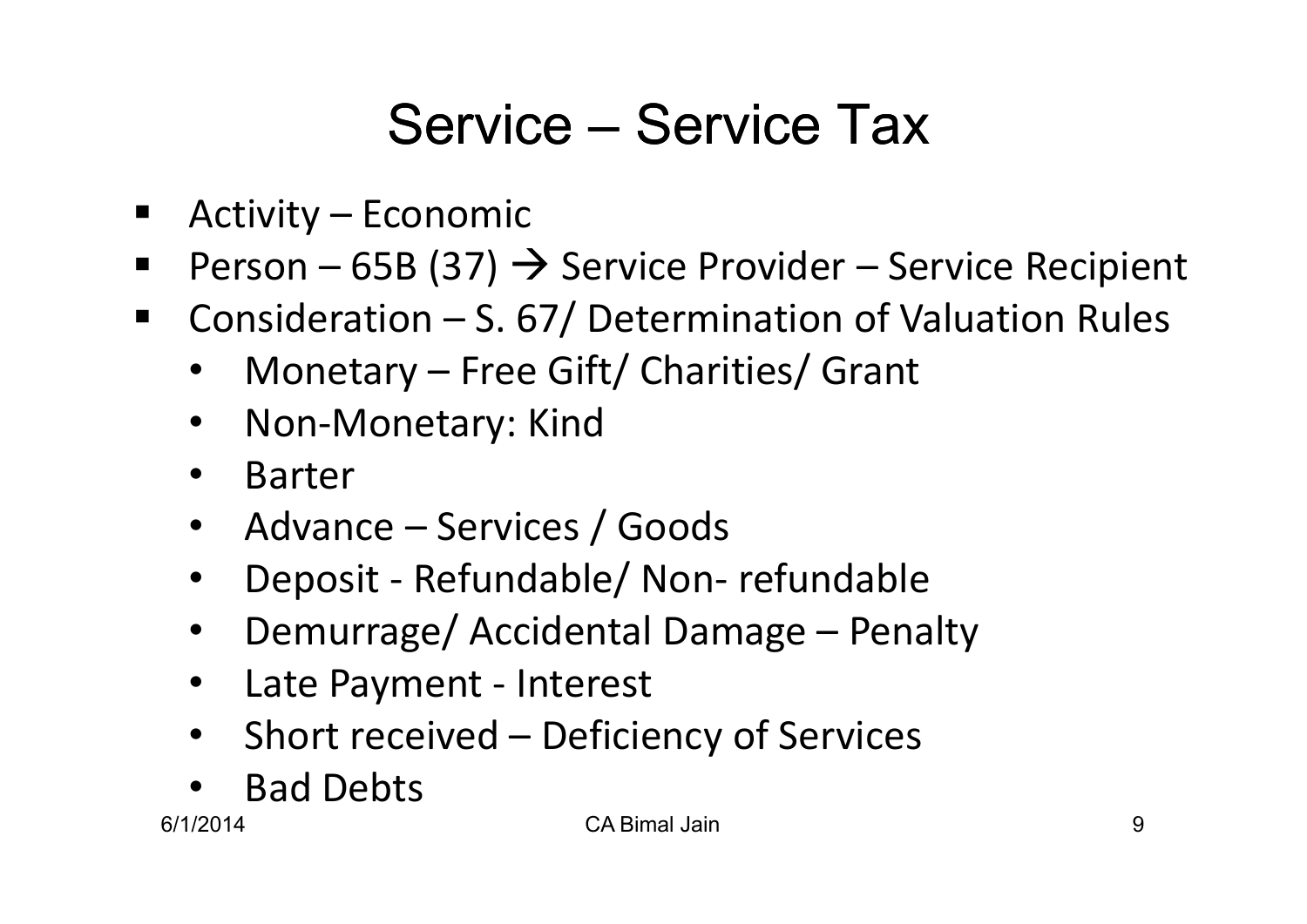### TAXATION OF SERVICES – NEGATIVE LIST

- $\blacksquare$  Restoration of Service specific accounting codes for payment of Service tax & Registration (Circular No. 165/16/2012-ST dated. 20- 11-2012)
- > List of 120 services provided with Accounting Codes
- If Registration obtained under Positive list approach Service specific accounting codes continue
- Where registrations obtained/ amended under 'All Taxable Services', the taxpayer should file amendment application online in ACES and opt for relevant description(s) from the list of <sup>120</sup>descriptions of services provided
- $\triangleright$  New tax payers may register by selecting the relevant descriptions from among list of <sup>120</sup> services provided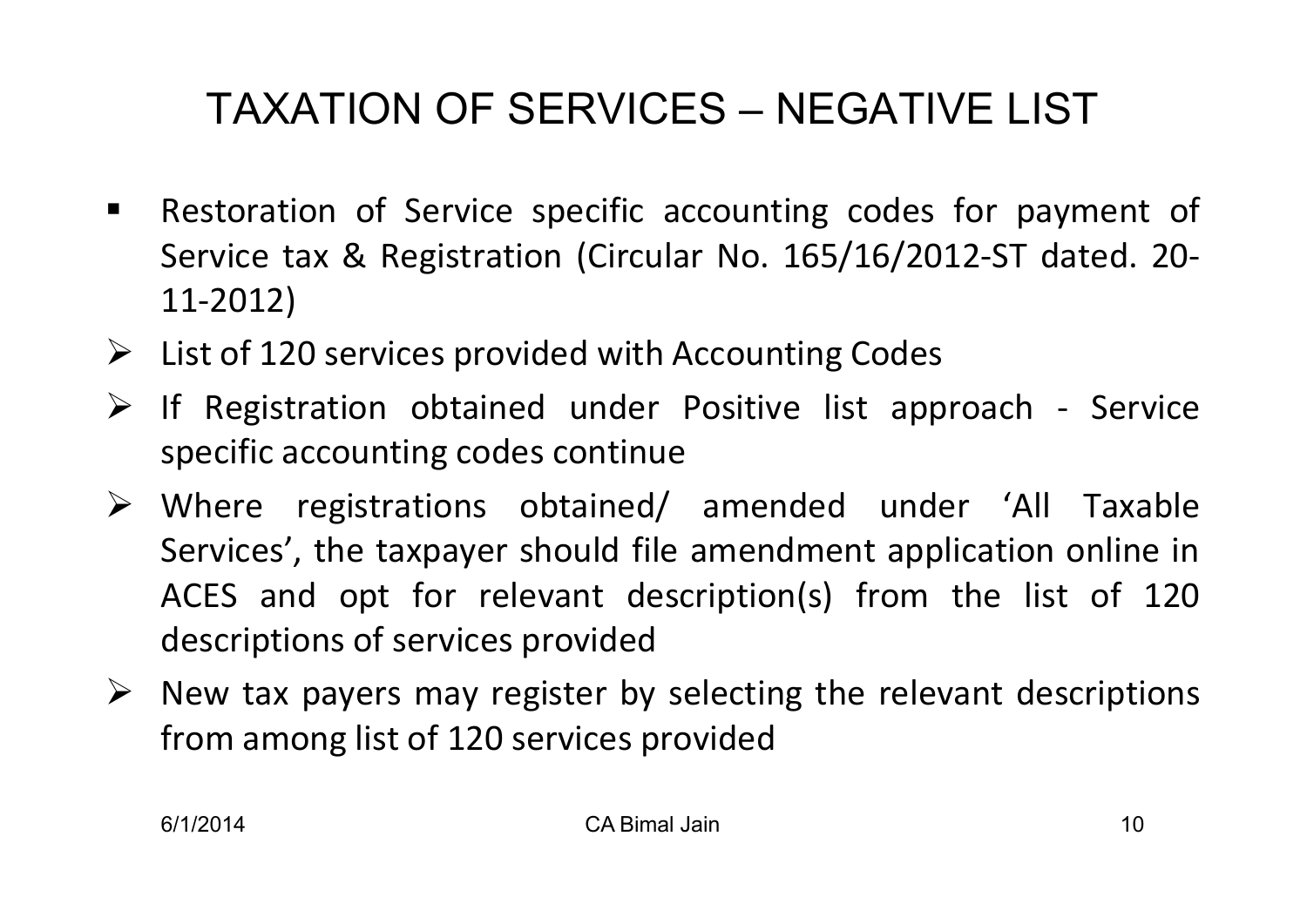## POSITIVE VS NEGATIVE LIST -DISPUTE

- **Manpower Recruitment & Supply Agency Services** S.65(105)(k): Any Service provided or to be provided to any person, by *<sup>a</sup> manpower recruitment or supply agency in relation to the recruitment* or supply of manpower, temporarily or otherwise, in any manner;
- **Supply of Manpower R.2(1)(g)**: Supply of manpower, temporarily or otherwise, to another person to work under his superintendence or control. (*Manpower Recruitment/ Piece Rate/ Hourly Rate basis/ Cleaning Services)*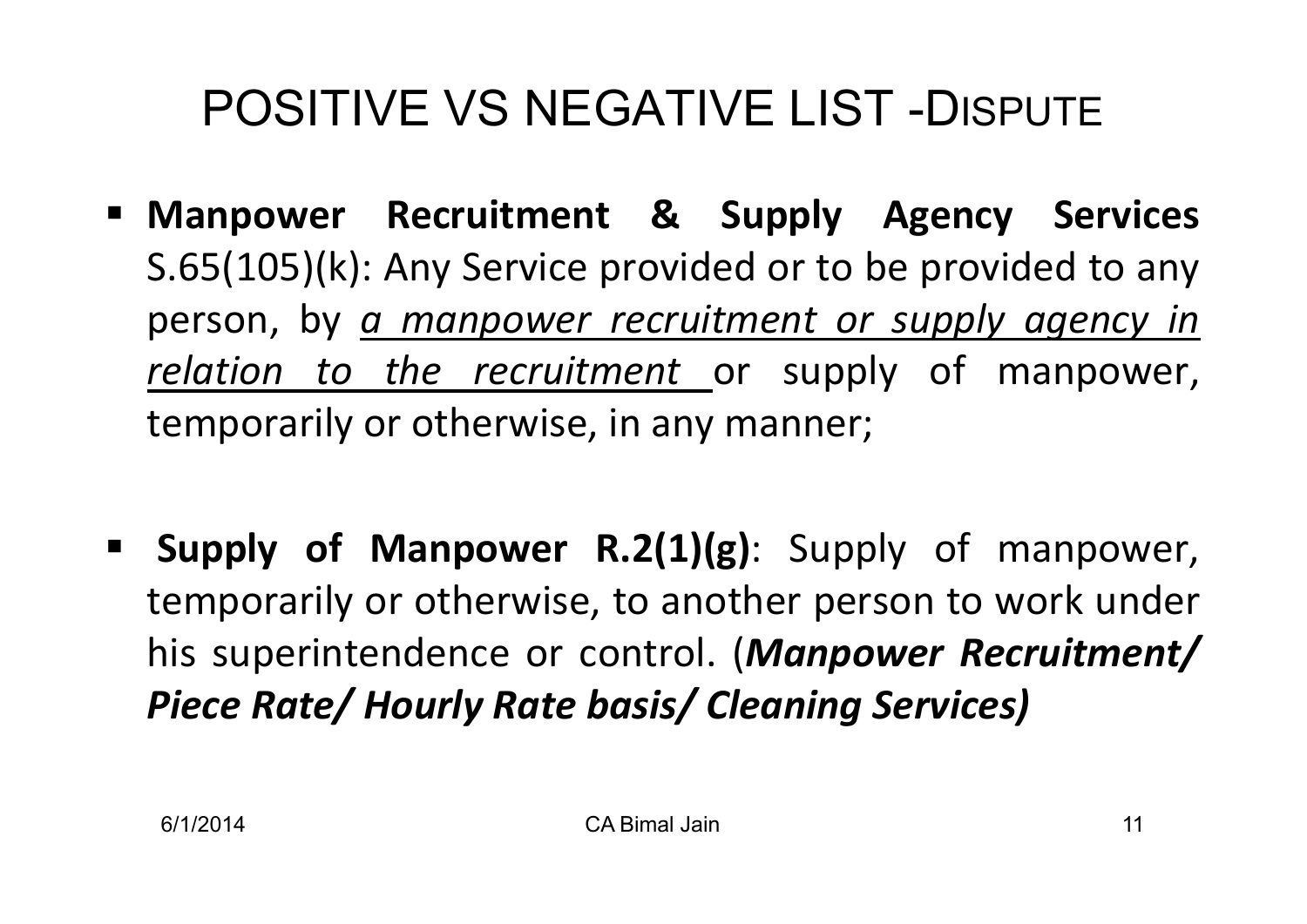## Changes in Finance Bill, 2013

# **Negative List of ServicesUnder Section 66D**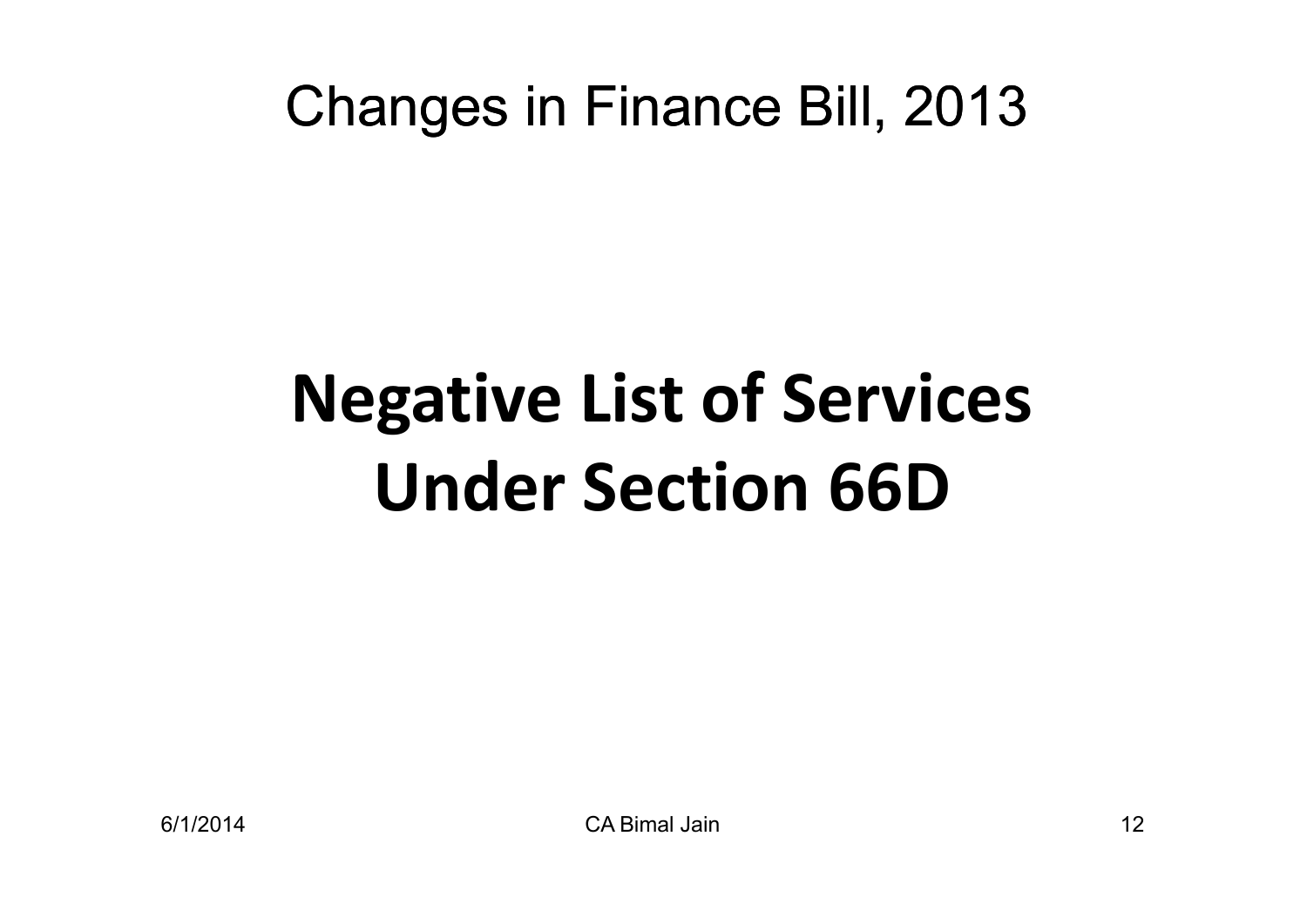## Changes in Negative List

- **S. 66D(d)(i) modified by deleting the word "Seed"** - **All testing w.r.t to agriculture and agricultural produce under Negative List**
	- *(i) agricultural operations directly related to production of any agricultural produce including cultivation, harvesting, threshing, plant protection or seed testing;*
- $\mathcal{L}^{\mathcal{L}}$  *Comment: What happen for past period/ Whether Rice, etc. covered under Agricultural Produce*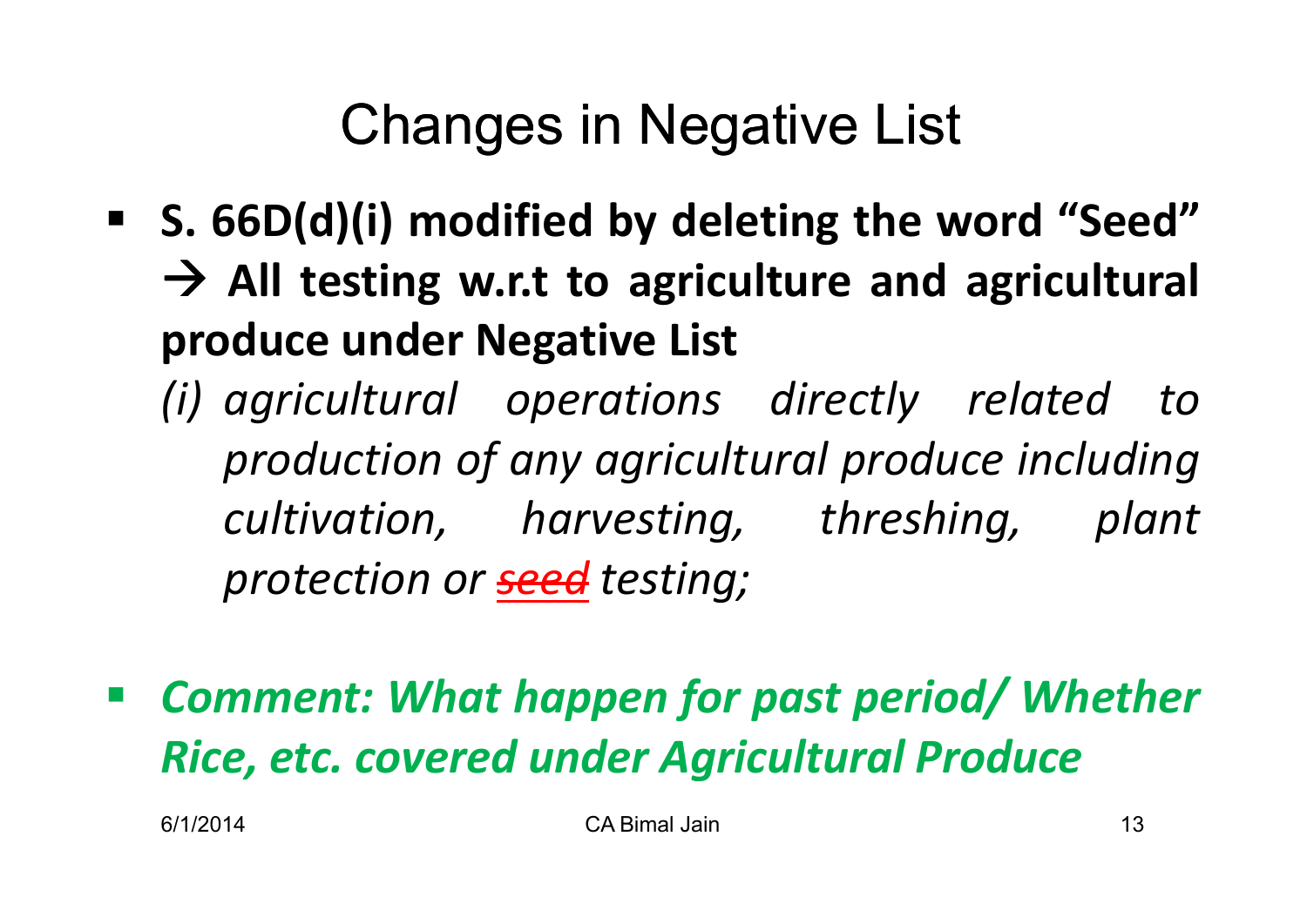## Changes in Negative List

#### $\blacksquare$  **"Process amounting to manufacture or production"** in S. 65B(40)  $\epsilon$  expanded  $\rightarrow$

*"Process on which duties of excise are leviable under section <sup>3</sup> of the Central Excise Act, <sup>1944</sup> or the Medicinal and Toilet Preparations (Excise Duties) Act, <sup>1955</sup> and any process amounting to manufacture of alcoholic liquors for human consumption, opium, Indian hemp and other narcotic drugs and narcotics on which duties of excise are leviable under any State Act for the time being in force"*

 *Comment: Impact of Exempt Service/ No benefit for past period*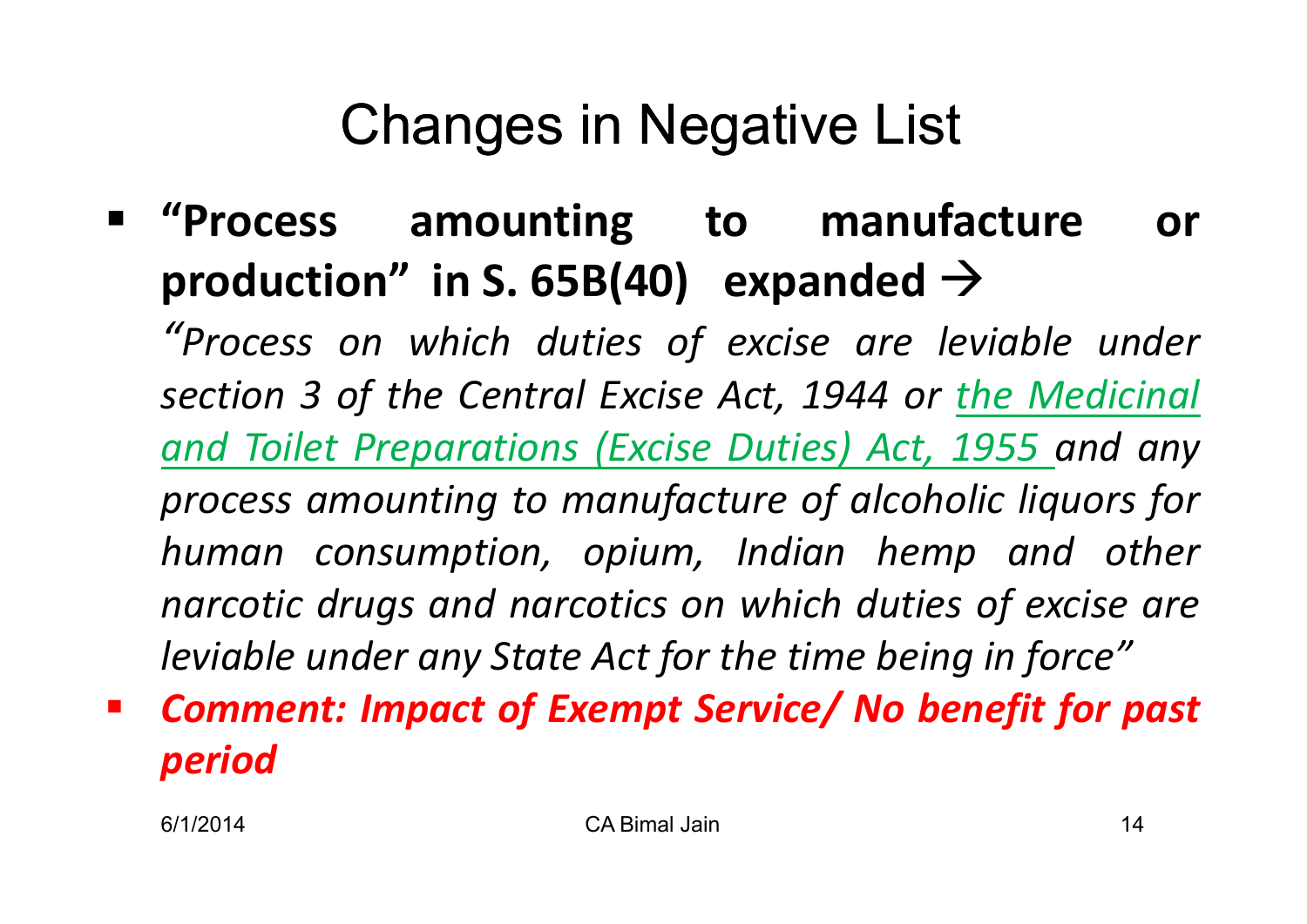## Changes in Negative List

- **S. 66D(l) Pre-School & Higher Secondary/ Certified courses recognized by Law/ Approved** $\blacktriangleright$  **Vocational course** - **S.** 65B (11)  $\rightarrow$ 
	- *(i) <sup>a</sup> course run by an industrial training institute or an industrial training centre affiliated to the National Council for Vocational Training or State Council for Vocational Training offering courses in designated trades notified under the Apprentices Act, 1961; or*
- *Comment: No benefits for past period*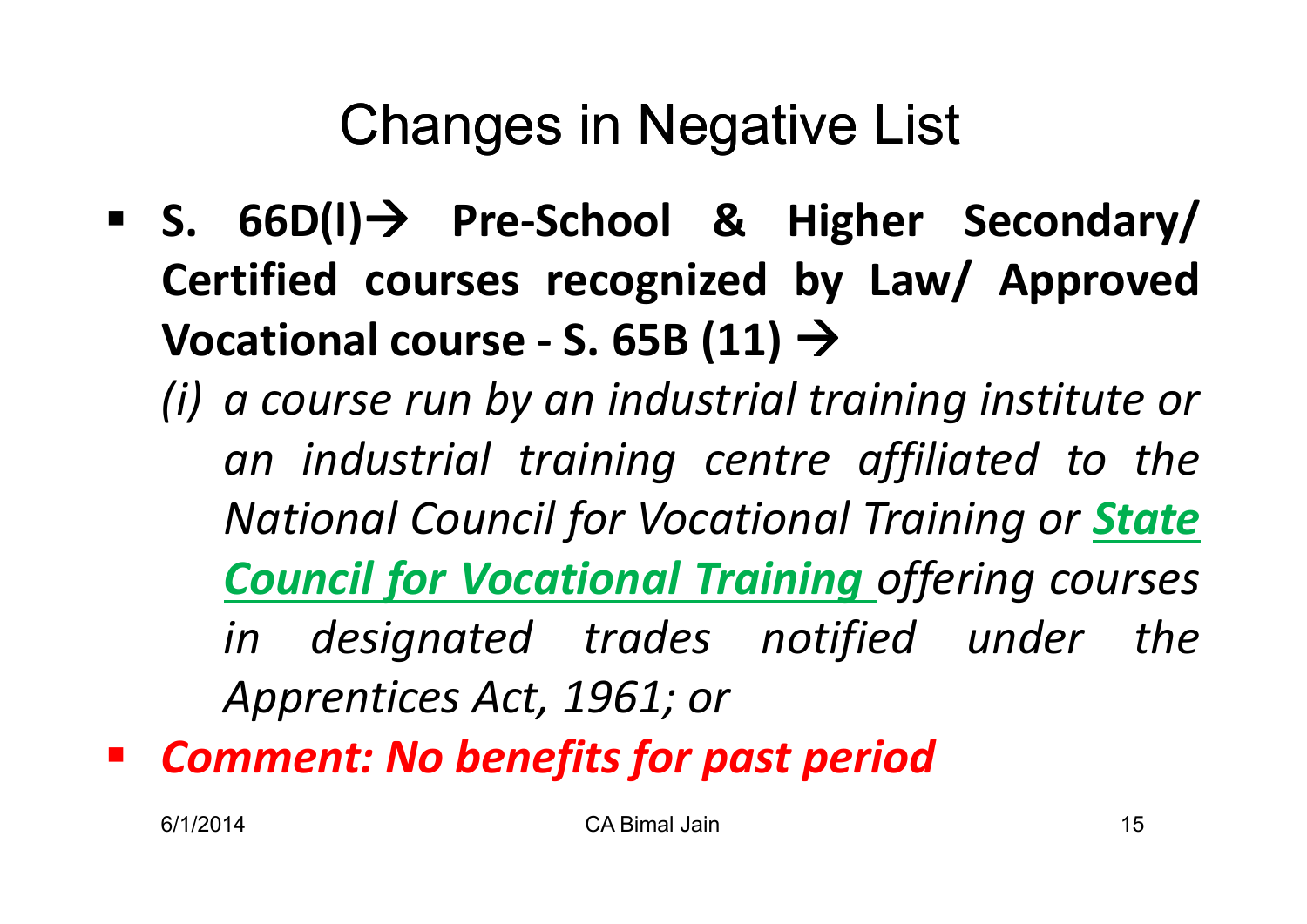## Negative List of Services

- $\blacksquare$  **S. 66D: Comprises of** *following Services* **- <sup>17</sup> Services**
	- $\bullet$ Services by Govt. or Local Authority except Sp. Services
	- $\bullet$ Services by RBI
	- $\bullet$ Services by foreign diplomatic mission located in India
	- •Services relating to Agriculture or Agriculture Produce
	- $\bullet$ *Trading of goods*
	- $\bullet$  *Any process amounting to manufacture or productionof goods (Is it Exempted Service)*
	- $\bullet$  Selling of space or time slots for advertisements other than advertisements broadcast by radio or television
	- Service by way of access to a road or a bridge on  $\bullet$ payment of toll charges<br>014

6/1/2014

A CA Bimal Jain 16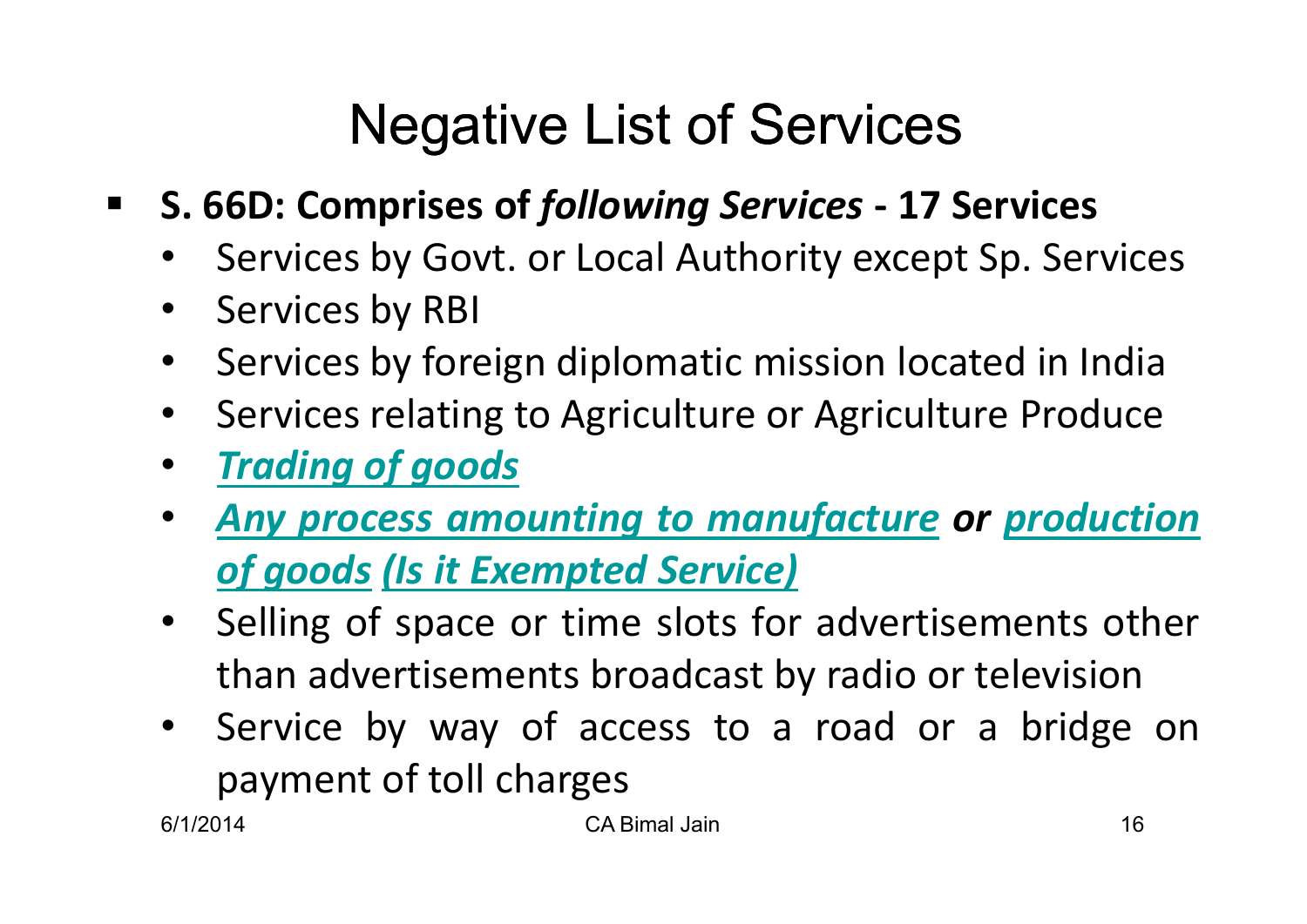### <sup>M</sup>ANUFACTURE VS. SERVICE

#### 4.6.1 Would service tax be leviable on processes which do not amount to **manufacture or production of goods?**

Yes. Service tax would be levied on processes, unless otherwise specified in the negative list, not amounting to manufacture or production of goods carried out by <sup>a</sup> person for another for consideration. Some of such services relating to processes not amounting to manufacture are exempt as specified in entry no. <sup>30</sup> of Exhibit A3.

#### **4.6.2 Would service tax be leviable on processes on which Central Excise** Duty is leviable under the Central Excise Act, 1944 but are otherwise **exempted?**

benefit, it will not save the process on this ground.<br><sup>17</sup> <sup>6/1/2014</sup> No. If Central Excise duty is leviable on <sup>a</sup> particular process, as the same amounts to manufacture, then such process would be covered in the negative list even if there is <sup>a</sup> central excise duty exemption for such process. However if central excise duty is wrongly paid on <sup>a</sup> certain process which does not amount to manufacture, with or without an intended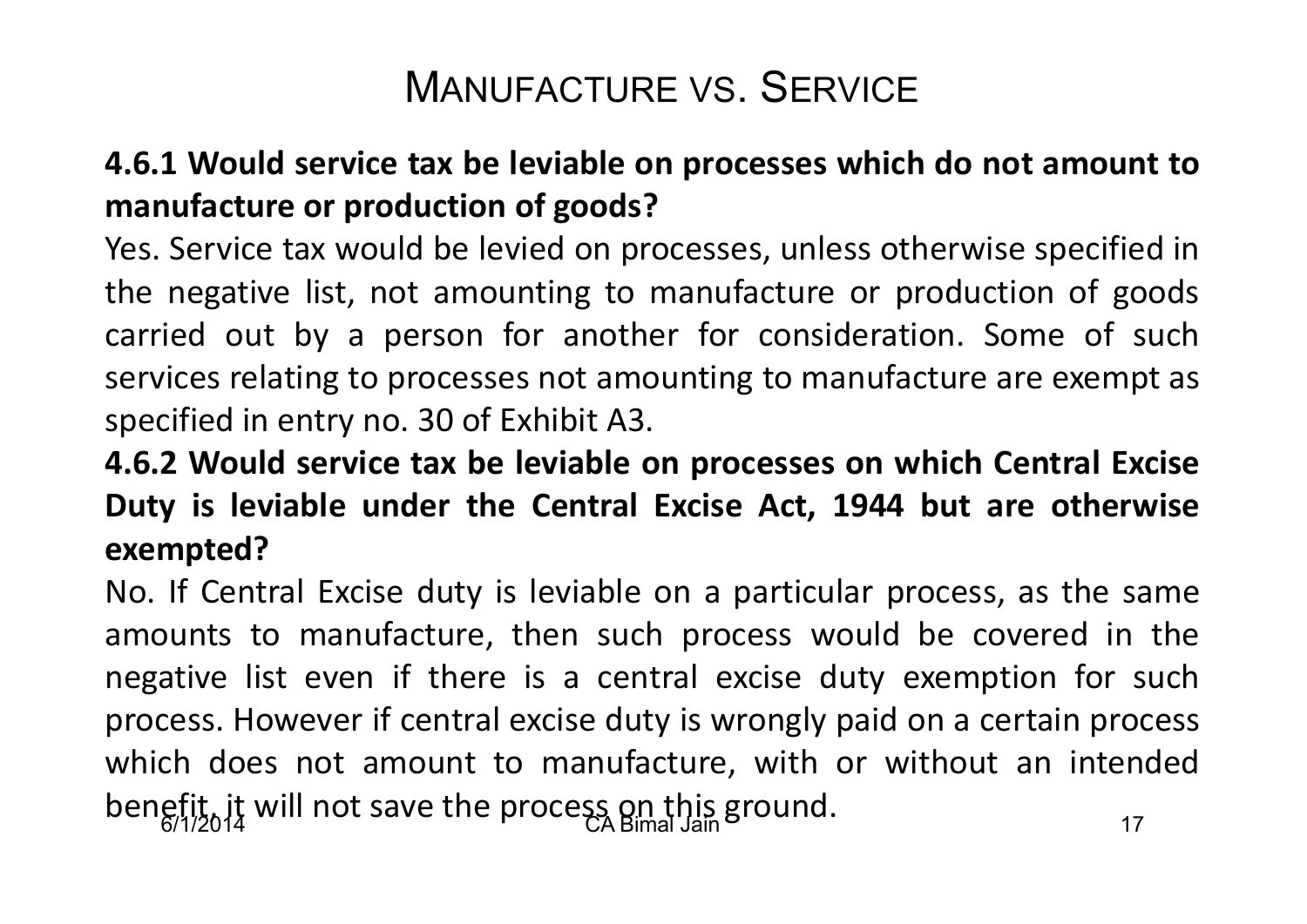### Cenvat Credit – Exempted Service –R 2(e)

- i. Taxable service which is **exempt** from the whole of the service tax leviable thereon; or
- ii. Service, on which **no service tax is leviable** under section 66B of the Finance Act; or
- iii. Taxable Service whose part of value is exempted on **condition that no credit of inputs and input services**, used for providing suchtaxable service, shall be taken;

But shall not include <sup>a</sup> service which is exported in terms of Rule 6Aof the Service Tax Rules, 1994.

 $\mathcal{L}_{\mathcal{A}}$  Rule <sup>6</sup> of CCR applicable for Reversal of Cenvat credit for exempted**Service** 

6/1/2014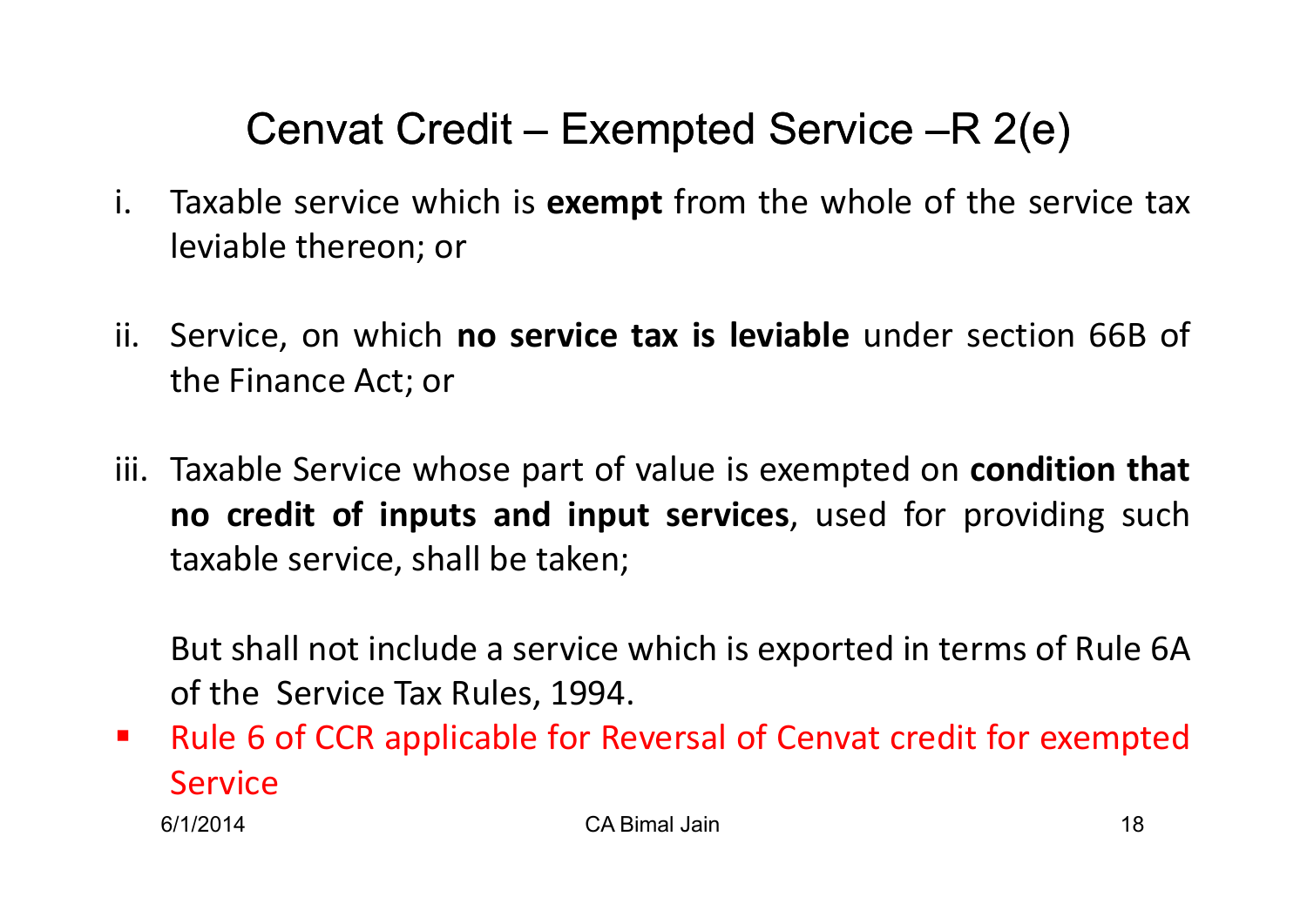## Negative List of Services

- $\bullet$ Betting, gambling or lottery;
- • Admission to entertainment events or access toamusement facilities;
- $\bullet$  Transmission or distribution of electricity by anelectricity transmission or distribution utility;
- $\bullet$ **•** Service relating to preschool education including higher and secondary education, Approved vocational education course and qualification recognized by any law;
- • Services by way of renting of residential dwelling for use as residence;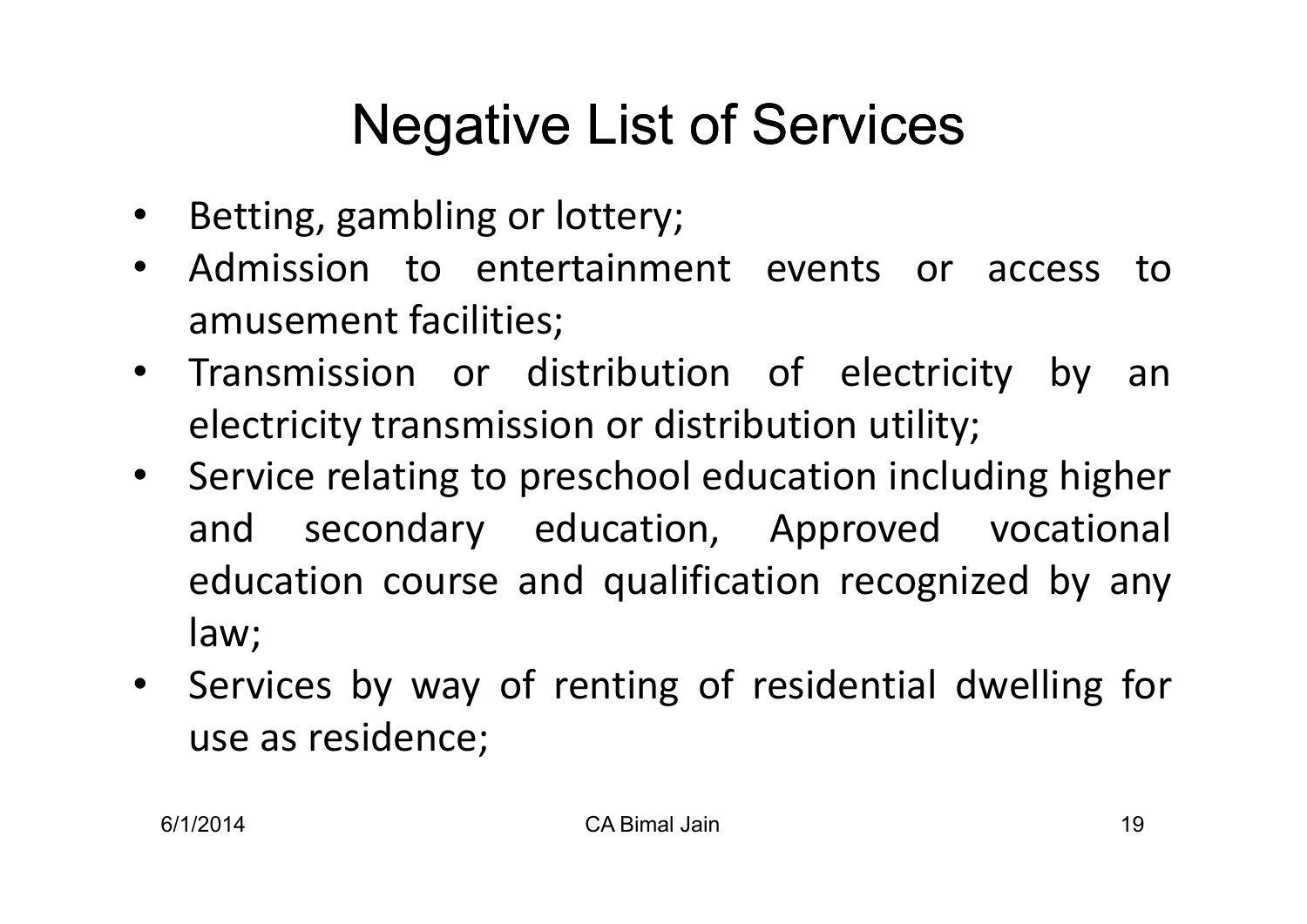## Negative List of Services

- Services by way of deposit, loans or advance or sale or purchase of foreign currency;
- $\bullet$  Service of transportation of passengers by specified service providers – Stage Carriage/ Rly except First class or AC, Metro, public Transport, etc.;
- Service by way of transportation of goods by Road except GTA/ Courier ………..;
- Funeral, burial, crematorium or mortuary services including transportation of the deceased.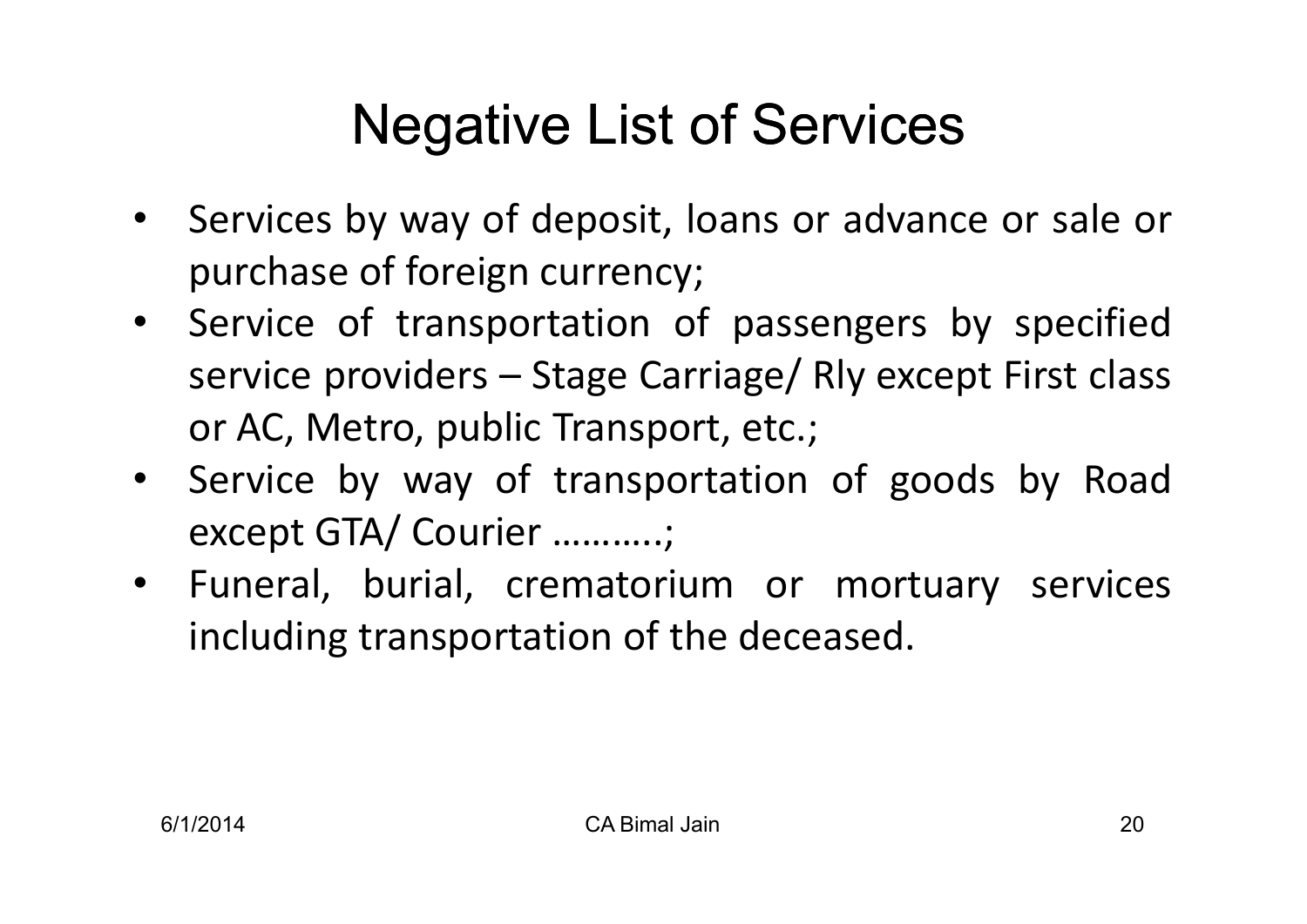#### Notification No. 3/2013-ST dated 1-3-2013 effective from April 1.201 3-2013 effective from April 1,2013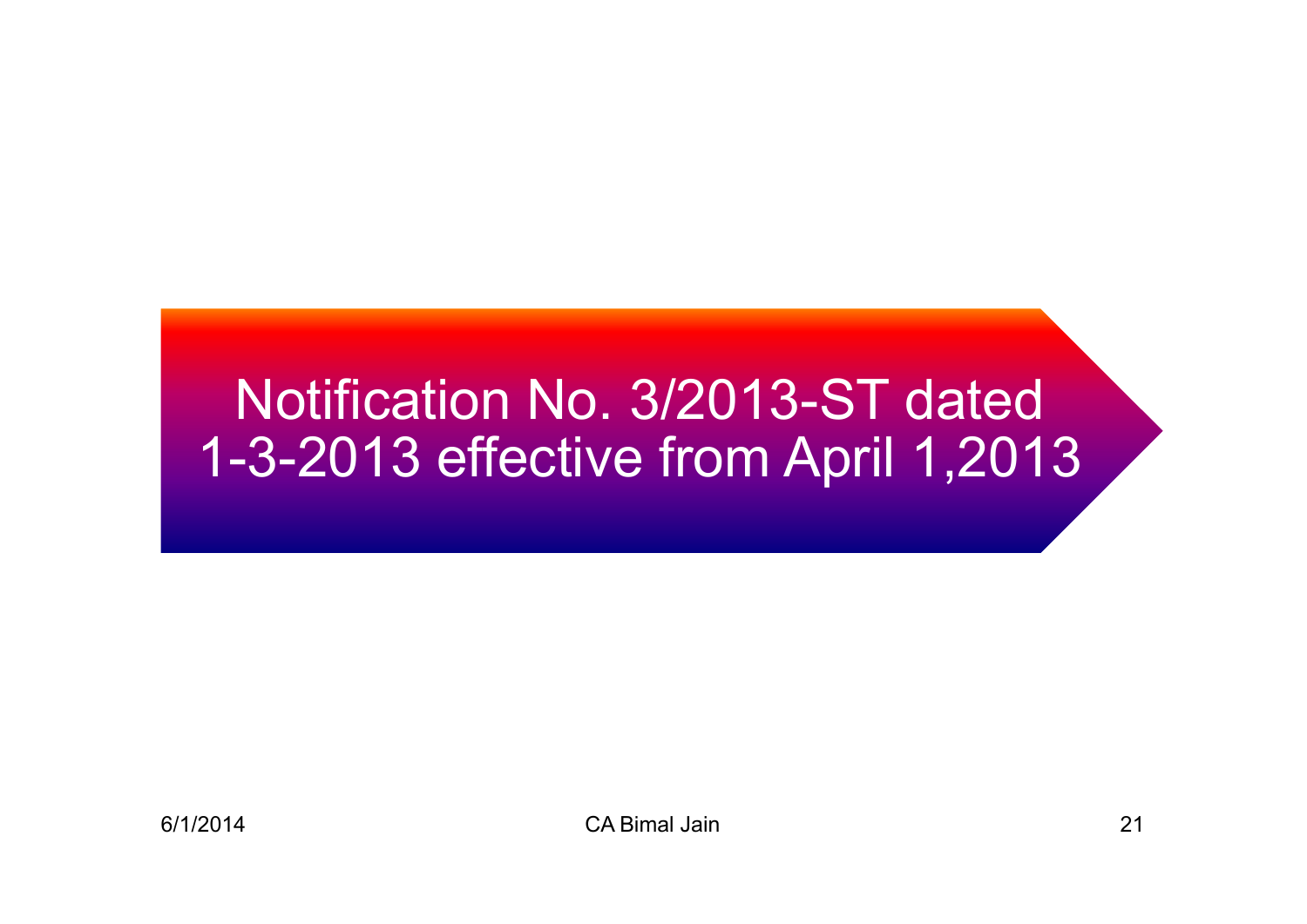### *Mega Exemption – Education Institutions*

Under S. no. 9 - Exemption by way of auxiliary educational services and **renting of immovable property provided by specified educational institutes will not be available**

**Services provided to or by an educational institution in respect of education exempted from service tax, by way of,-**

**(a) auxiliary educational services; or**

**(b) renting of immovable property;**

"auxiliary educational services" means any services relating to imparting any skill. knowledge, education or development of course content or any other knowledge enhancement activity, whether for the students or the faculty, or any other services which educational institutions ordinarily carry out themselves but may obtain as outsourced services from any other person, including services relating to admission to such institution. conduct of examination, catering for the students under any mid-day meals scheme sponsored by Government, or transportation of students, faculty or staff of such institution;

#### 6/1/2014 **CA Bimal Jain** CA Bimal Jain 22 *Comment: Specified education still exempted from Service Tax [Section 66D(l)]*

•

•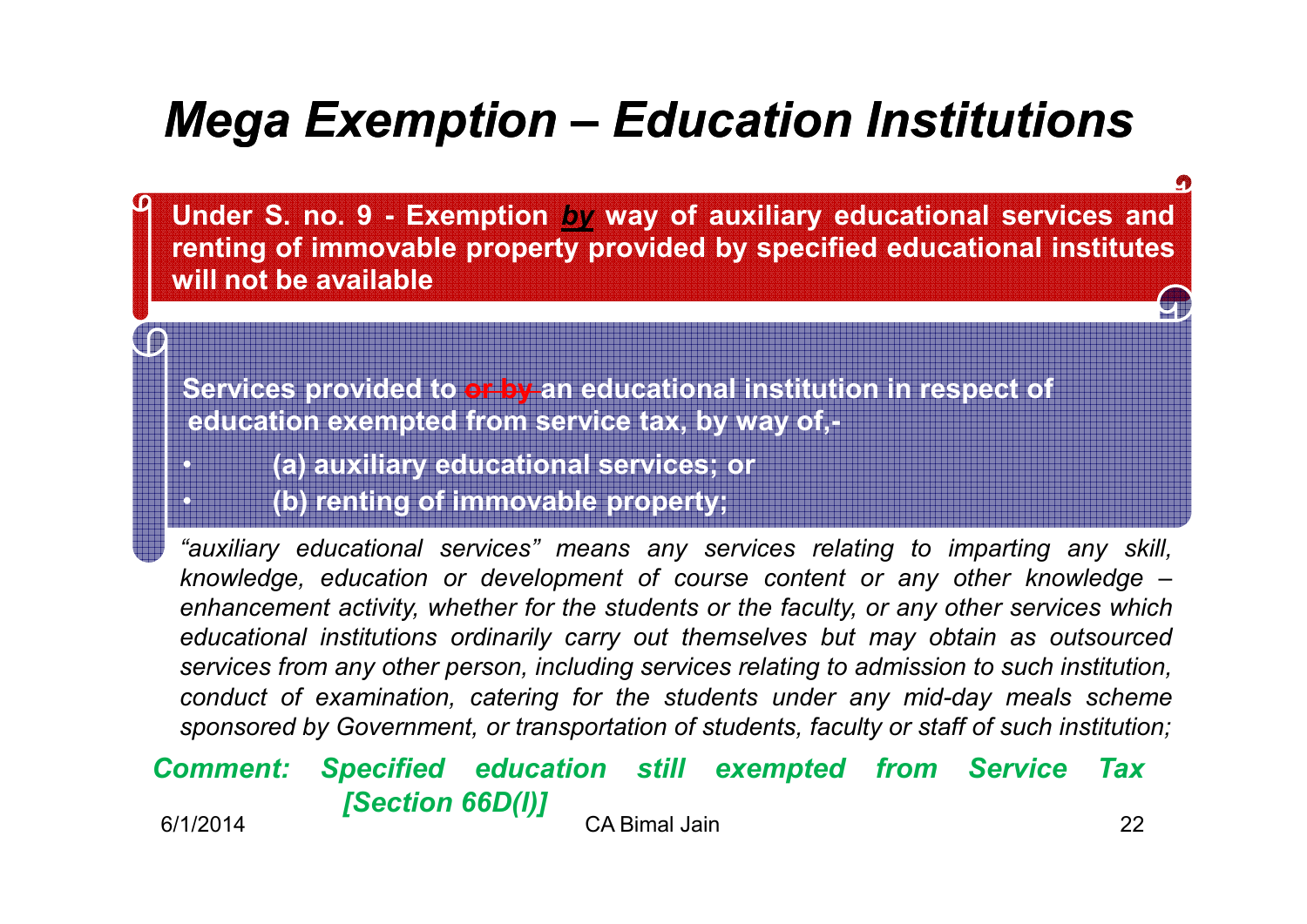### *Mega Exemption – Cinematographic films*

**Under S. No. 15 - Benefit of exemption in relation to copyrights for cinematograph** films will now be available only to films exhibited in a cinema hall or theatre

- *"Temporary transfer or permitting the use or enjoyment of a copyright:*
	- covered under clauses (a)  $\frac{df}{dx}(b)$  of sub-section (1) of section 13 of the Indian<br>Convright, Act., 1957, (14, ef., 1957), relating to original, literary, dramatio *Copyright Act, <sup>1957</sup> (14 of 1957), relating to original literary, dramatic, musical, artistic works or*
	- of cinematograph films <mark>for exhibition in a cinema hall or cinema theatre;</mark>"

#### *Comment: Cinematographic films exhibited on TV, Internet, etc. not exempt*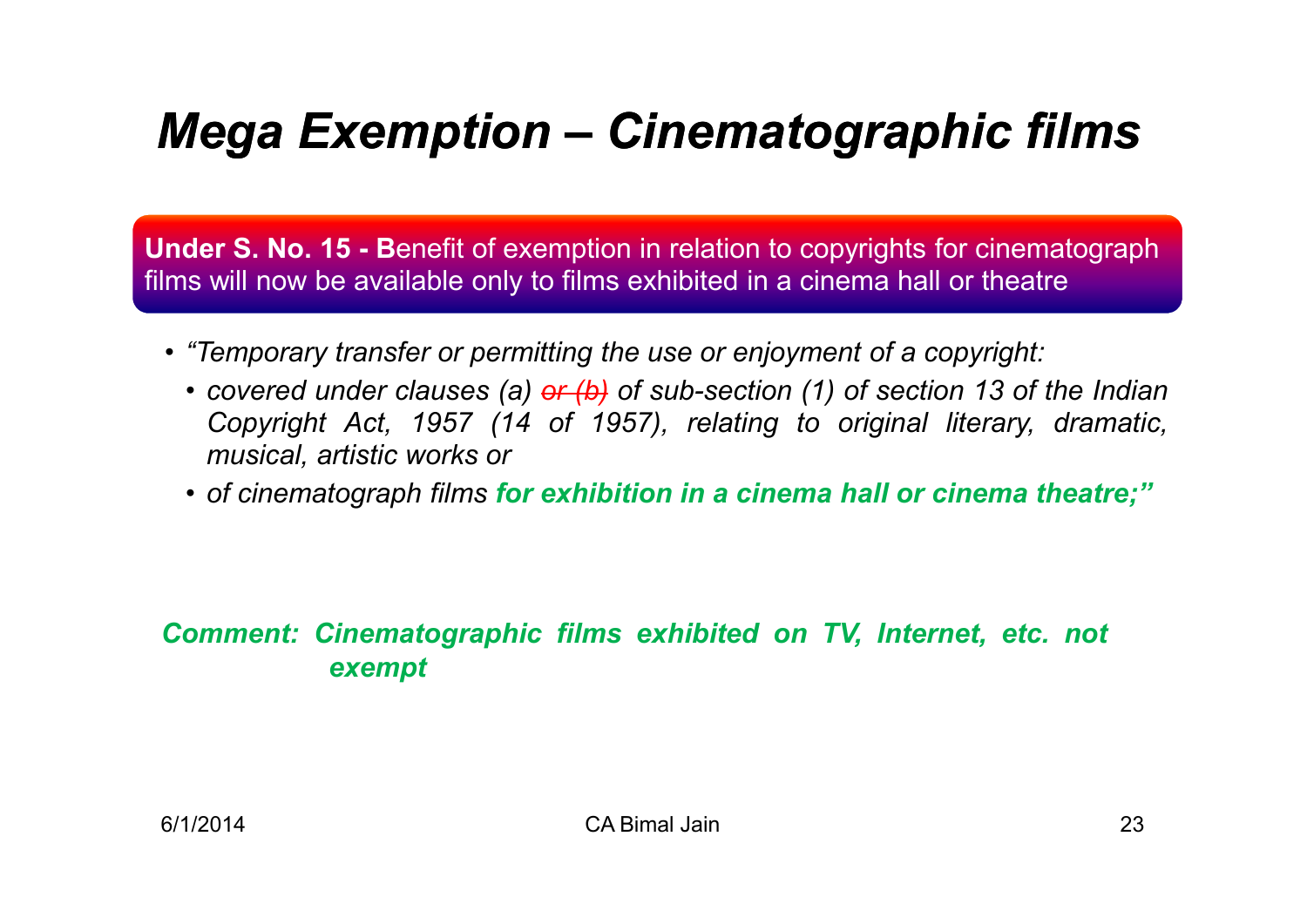### *Mega Exemption – AC Restaurants*

Under S. No 19 - Exemption will now be available only to non-air**conditioned or non-centrally air-heated restaurants; the dual requirement** earlier that it should have air-conditioner and license to serve alcohol is being done away with; - Rule 2C - 40% (No Cenvat on Input)

#### *CERTAIN CLARIFICATIONS -CIRCULAR NO. 173/8/2013-ST DT.07-10-2013:*

- Q In a complex where air conditioned as well as non-air conditioned restaurants are operational but food is sourced from the common kitchen, will service tax arise in the non-air conditioned restaurant?
- Reply If restaurants clearly demarcated and separately named. No ST -- on Service provided in <sup>a</sup> non air-conditioned or non centrally air- heated restaurant. Treat it as exempted service.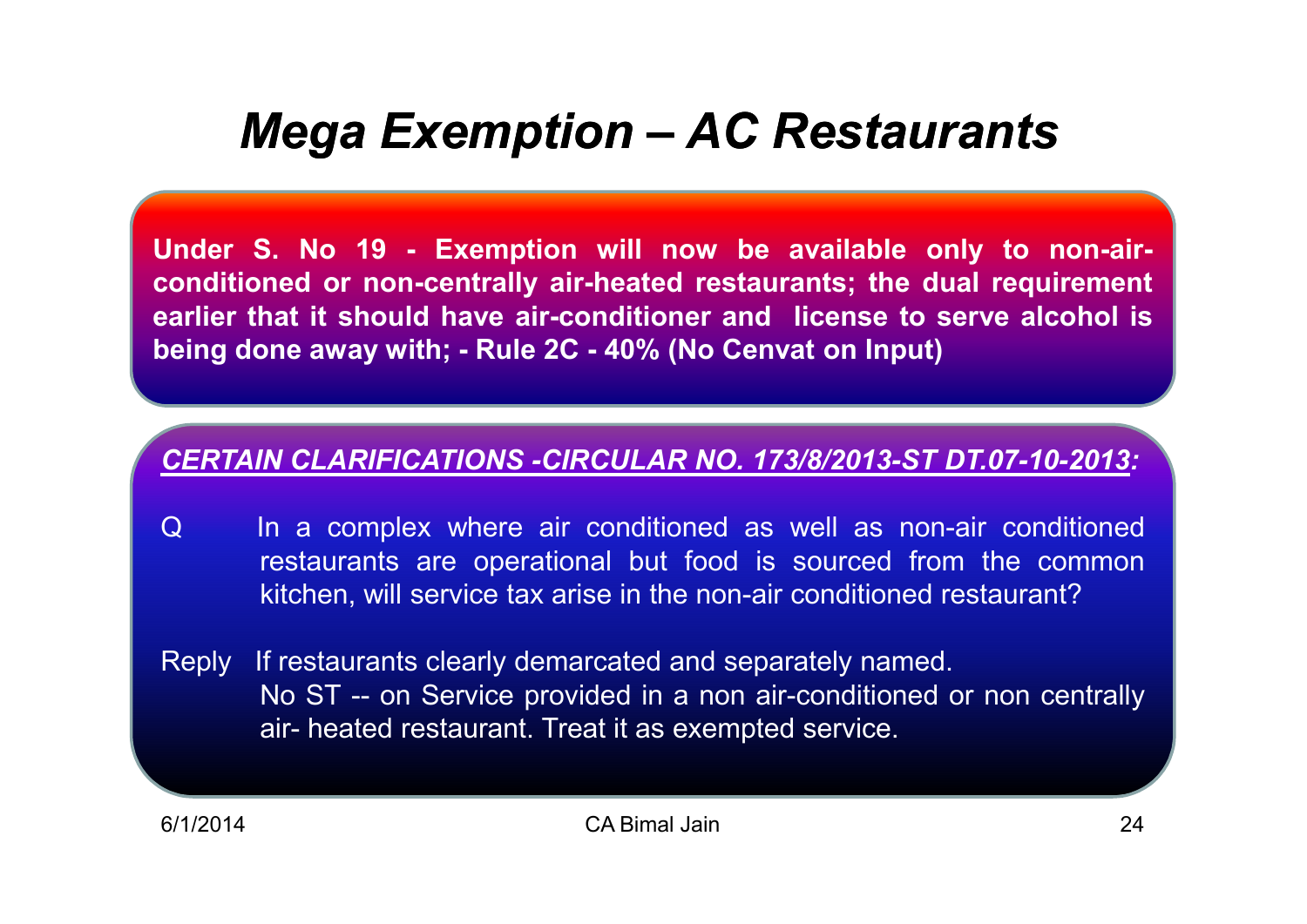### *Mega Exemption – AC Restaurants*

*CERTAIN CLARIFICATIONS -CIRCULAR NO. 173/8/2013-ST Dated 07-10-2013 (continued):* 

- <sup>Q</sup> In <sup>a</sup> hotel, if services are provided by <sup>a</sup> specified restaurant in other areas e.g. swimming pool or an open area attached to the restaurant, will service tax arise?
- Reply Service Tax Applicable.
- Q Is Service Tax leviable on goods sold on MRP basis across the counter as part of the Bill/invoice
- Reply No Service Tax Applicable, if goods sold on MRP basis (fixed under the Legal Metrology Act).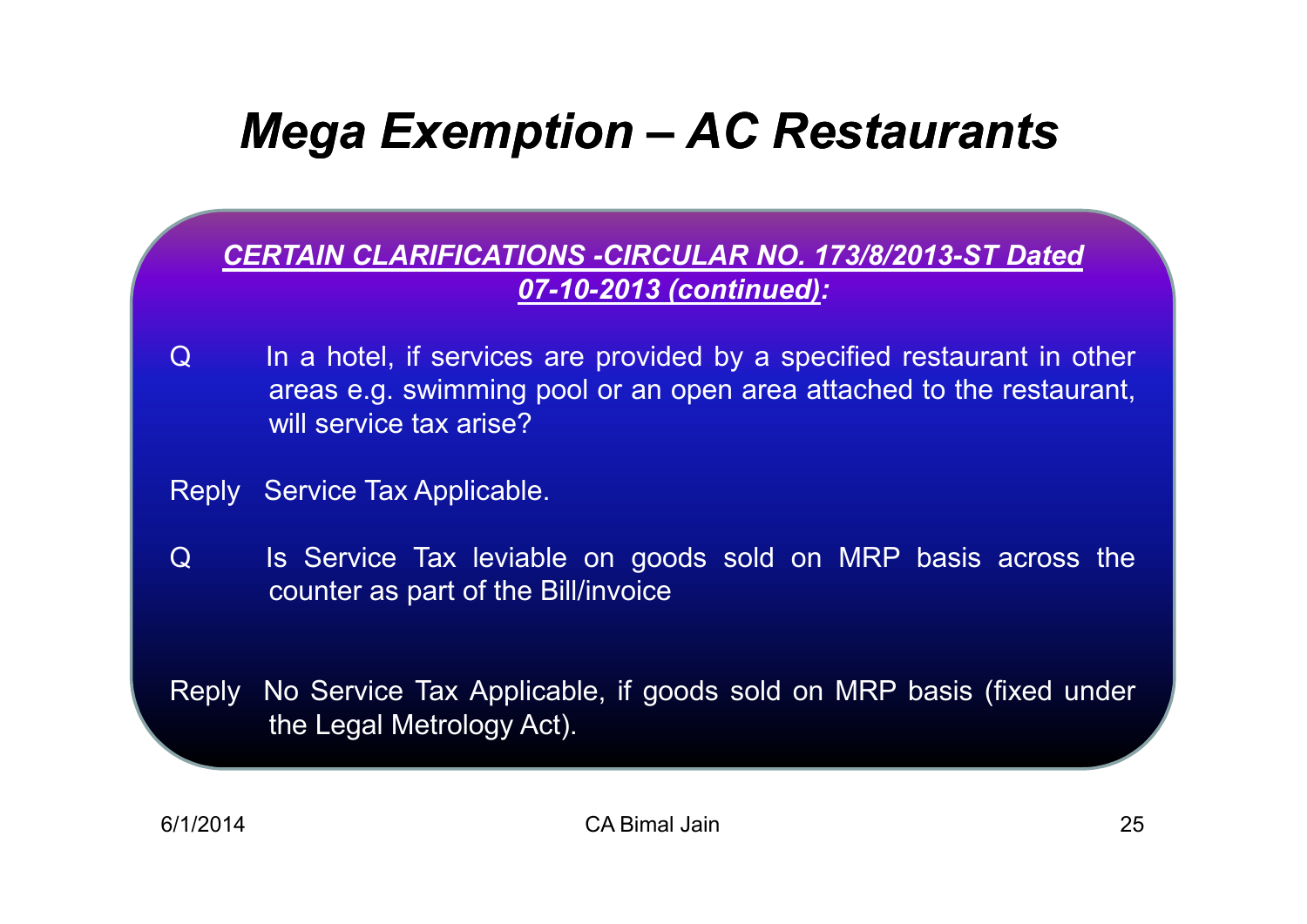### *Mega Exemption – Railways*

- Under S. No. 20 Earlier exemptions withdrawn of Services by way of transportation by rail or a vessel from one place in India to another of the **following goods -**
	- *(a) petroleum and petroleum products falling under Chapter heading <sup>2710</sup> and 2711 of the First Schedule to the Central Excise Tariff Act, <sup>1985</sup> (5 of 1986);*
	- (b) relief materials meant for victims of natural or man-made disasters, calamities, accidents or mishap;
	- (c) defence or military equipments;

*(d) postal mail or mail bags;*

*(e) household effects;*

- (f) newspaper or magazines registered with the Registrar of Newspapers;
- (g) railway equipments or materials;
- (h) agricultural produce;
- (i) foodstuff including flours, tea, coffee, jaggery, sugar, milk products, salt and edible oil, excluding alcoholic beverages; or
- (j) chemical fertilizer and oilcakes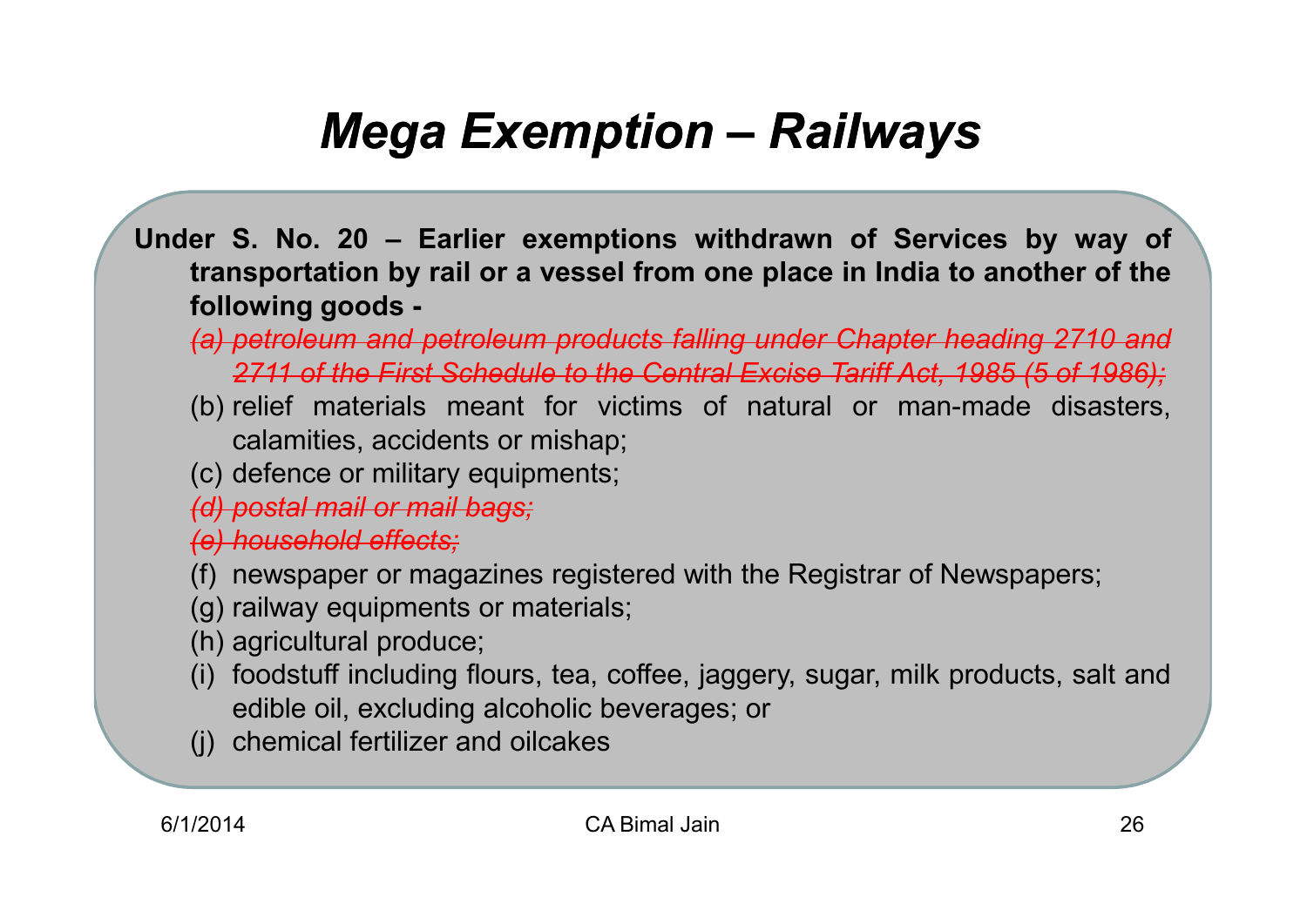### *Mega Exemption – GTA*

#### **Under S. No. <sup>21</sup> - Services provided by GTA**

(a) agricultural produce; (b) goods, where gross amount charged for the transportation of goods on <sup>a</sup> consignment transported in <sup>a</sup> single carriage does not exceed one thousand five hundred rupees; (c) goods, where gross amount charged for transportation of all such goods for <sup>a</sup> single consignee does not exceed rupees seven hundred fifty; (d) foodstuff including flours, tea, coffee, jaggery, sugar, milk products, salt and edible oil, excluding alcoholic beverages; (e) chemical fertilizer and oilcakes; (f) newspaper or magazines registered with the Registrar of Newspapers; (g) relief materials meant for victims of natural or manmade disasters, calamities, accidents or mishap; or (h) defence or military equipments;

Earlier: (a) fruits, vegetables, eggs, milk, food grains or pulses in a goods<br>saminary Clause (b) and (s) shave carriage; Clause (b) and (c) above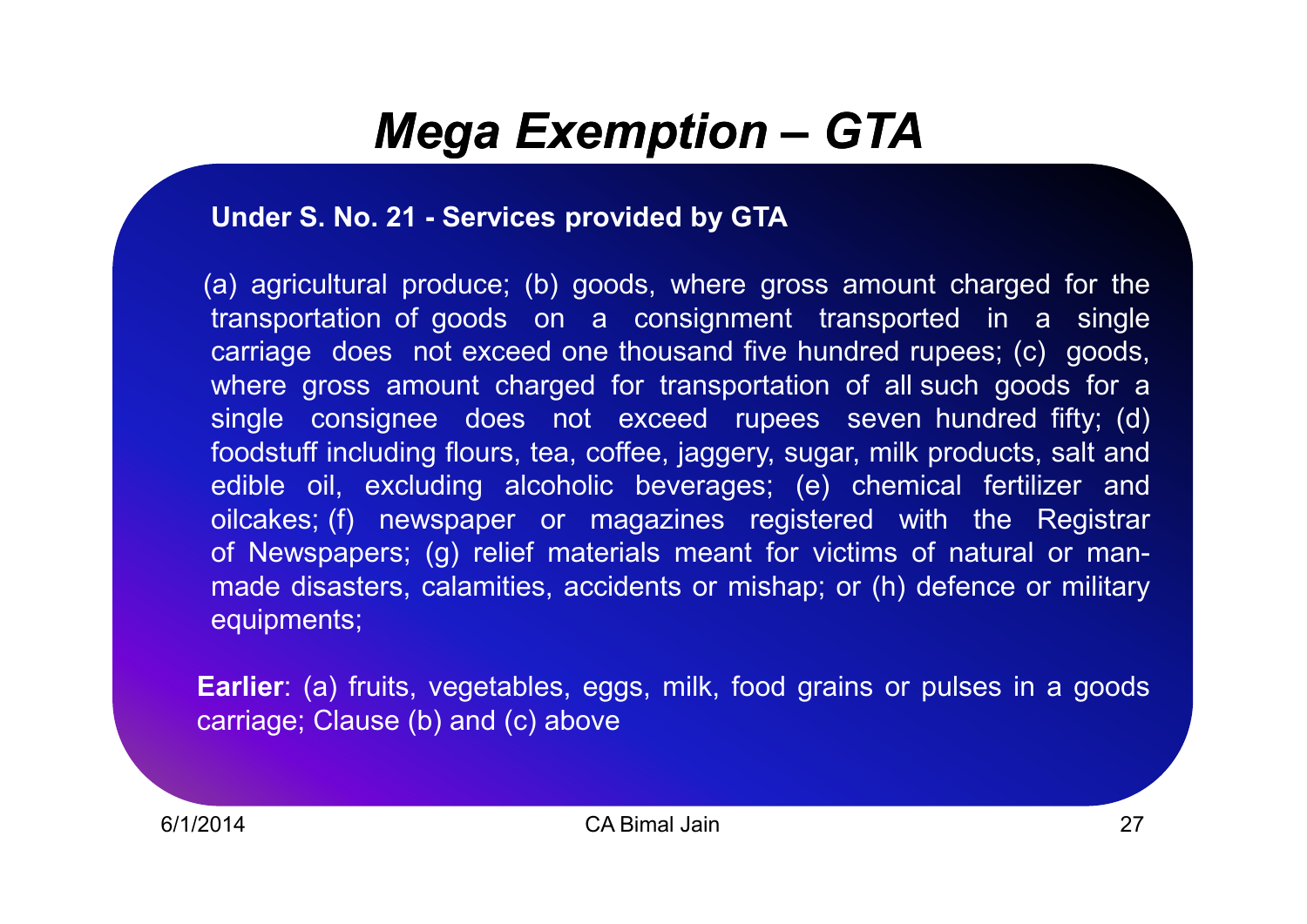### *Mega Exemption – Others*

Under S. No. 24 - The exemptions for vehicle parking to general public are **being withdrawn.**

**Under S. No <sup>25</sup> - Exemption for repair or maintenance service provided to Government, <sup>a</sup> local authority or <sup>a</sup> governmental authority of aircrafts are being withdrawn but for vessel, exemption will continue.**

**The definition of "charitable activities" is being changed by deleting the** portion listed in sub-clause (v) of clause (k). Thus the benefit to charities **providing services for advancement of "any other object of general public** utility" up to Rs. 25 Lakh will not be available. However the threshold **exemption will continue to be available up to Rs <sup>10</sup> lakh.**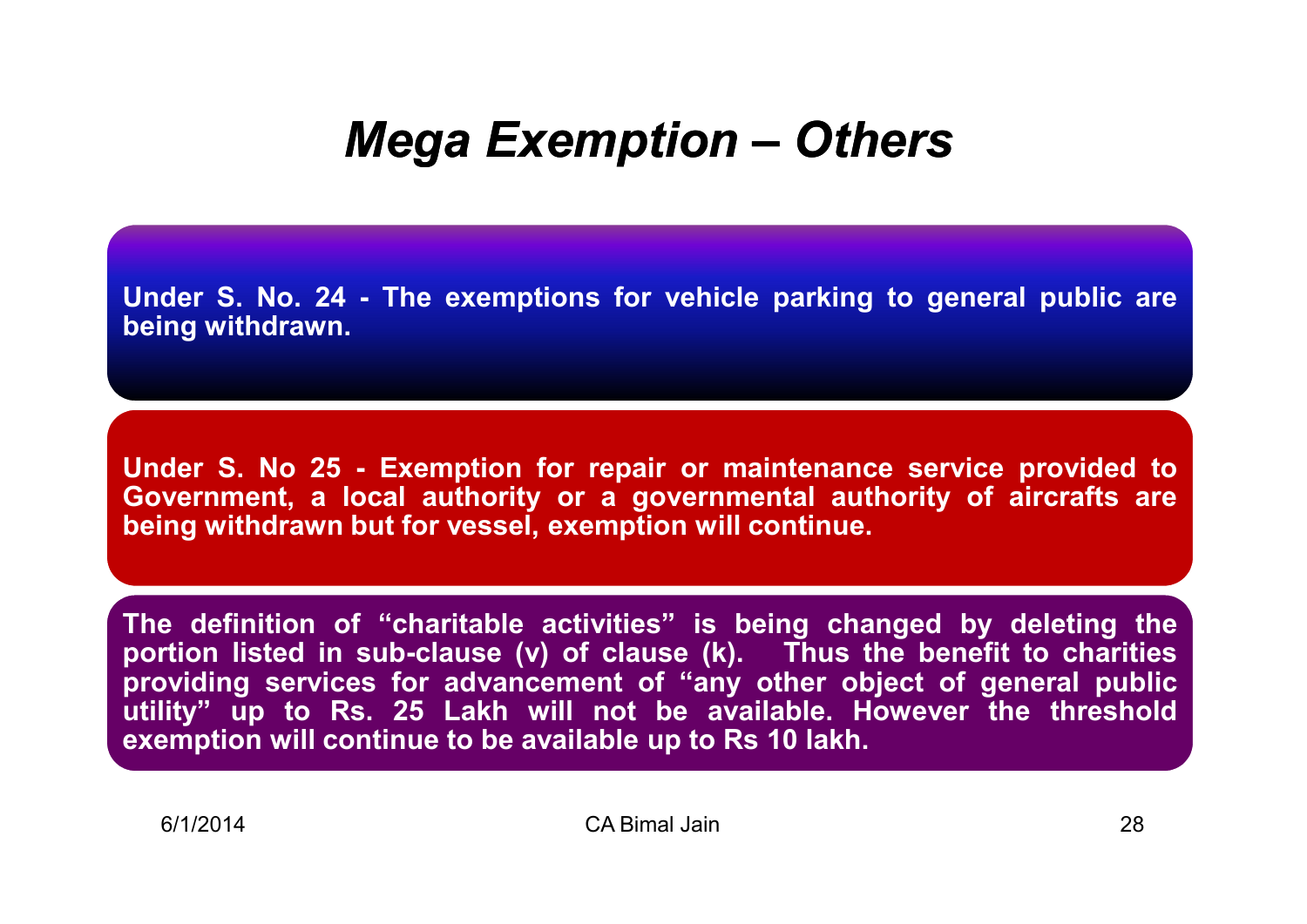## Notification No.13/2013-ST dated 10-09-2013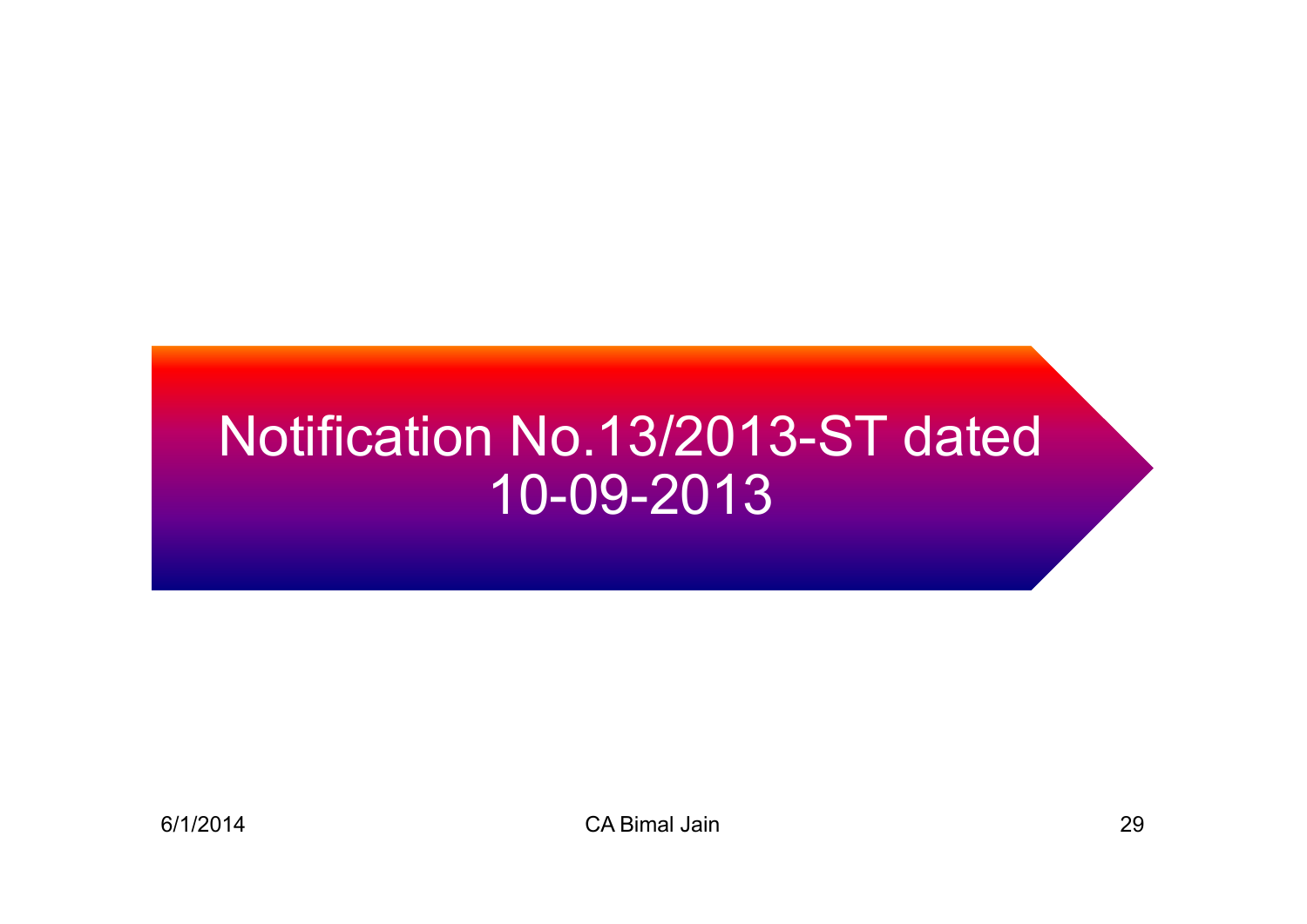### *New entry inserted in Mega Exemption*

### *"9A. Any services provided by-*

- *(i) the NSDC set up by the GOI;*
- *(ii) <sup>a</sup> Sector Skill Council approved by the NSDC;*
- (iii) an assessment agency approved by the Sector Skill Council or the *NSDC;*
- *(iv)a training partner approved by the NSDC or the Sector Skill Council*

*in relation to (a) the National Skill Development Programme implemented* by the NSDC; or (b) a vocational skill development course under the *National Skill Certification and Monetary Reward Scheme; or (c) any other Scheme implemented by the NSDC"*

Where NSDC stands for National Skill Development Corporation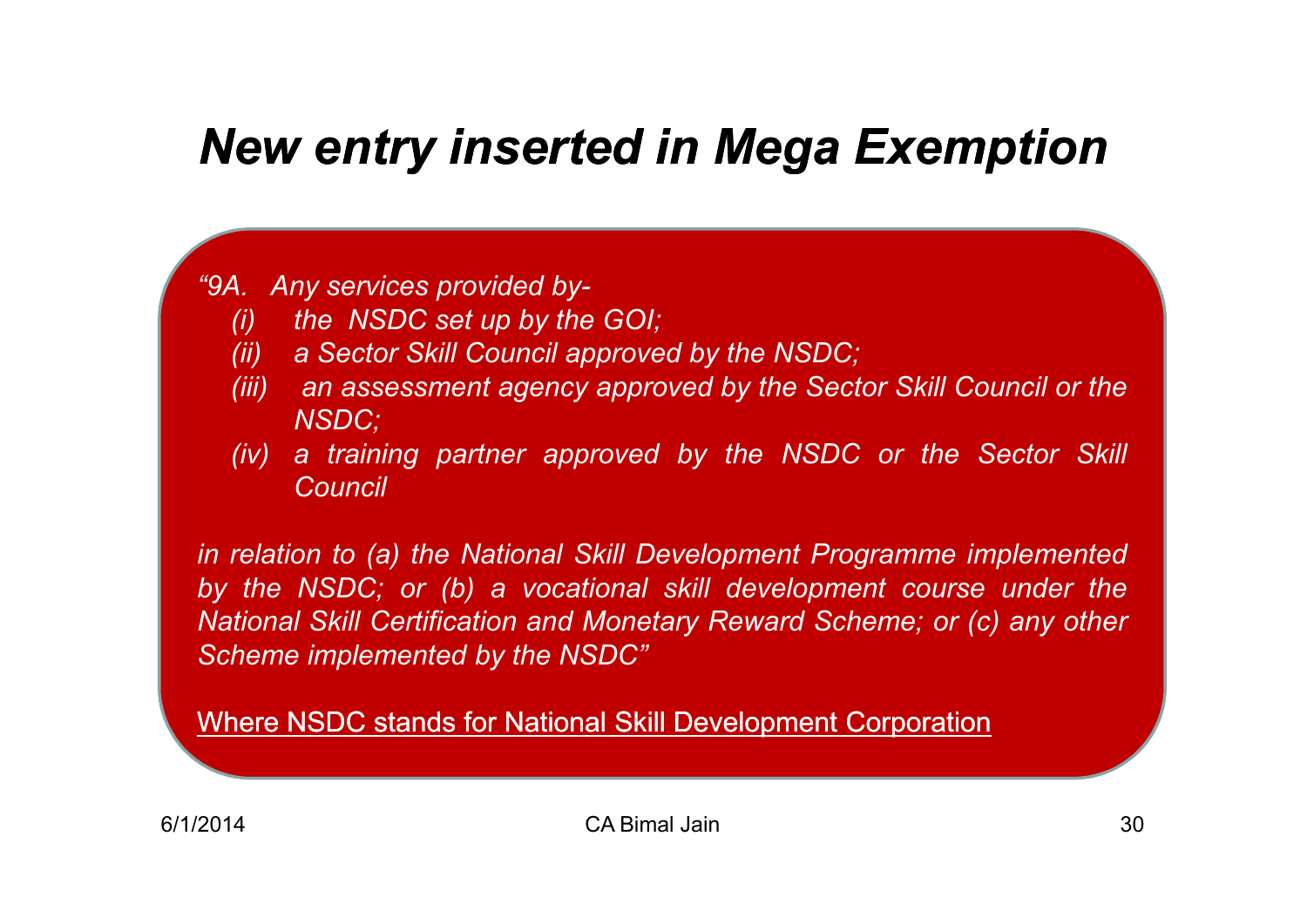### Notification No. 14/2013-ST dated 22-10-2013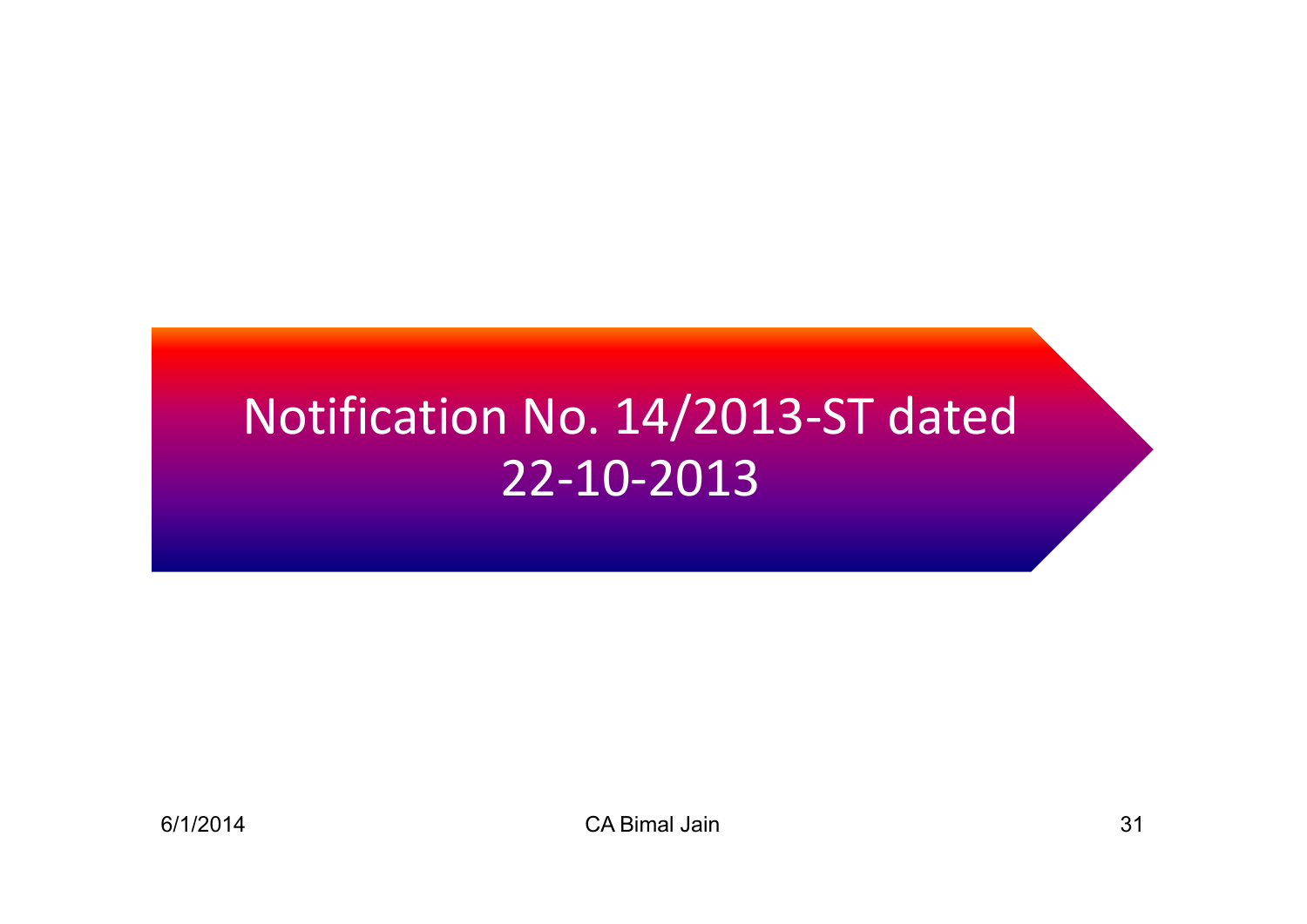### *New entry inserted in Mega Exemption*

"19A. Services provided in relation to serving of food or beverages by a *canteen maintained in <sup>a</sup> factory covered under the Factories Act, <sup>1948</sup> (63 of 1948), having the facility of air-conditioning or central air-heating at any time during the year."*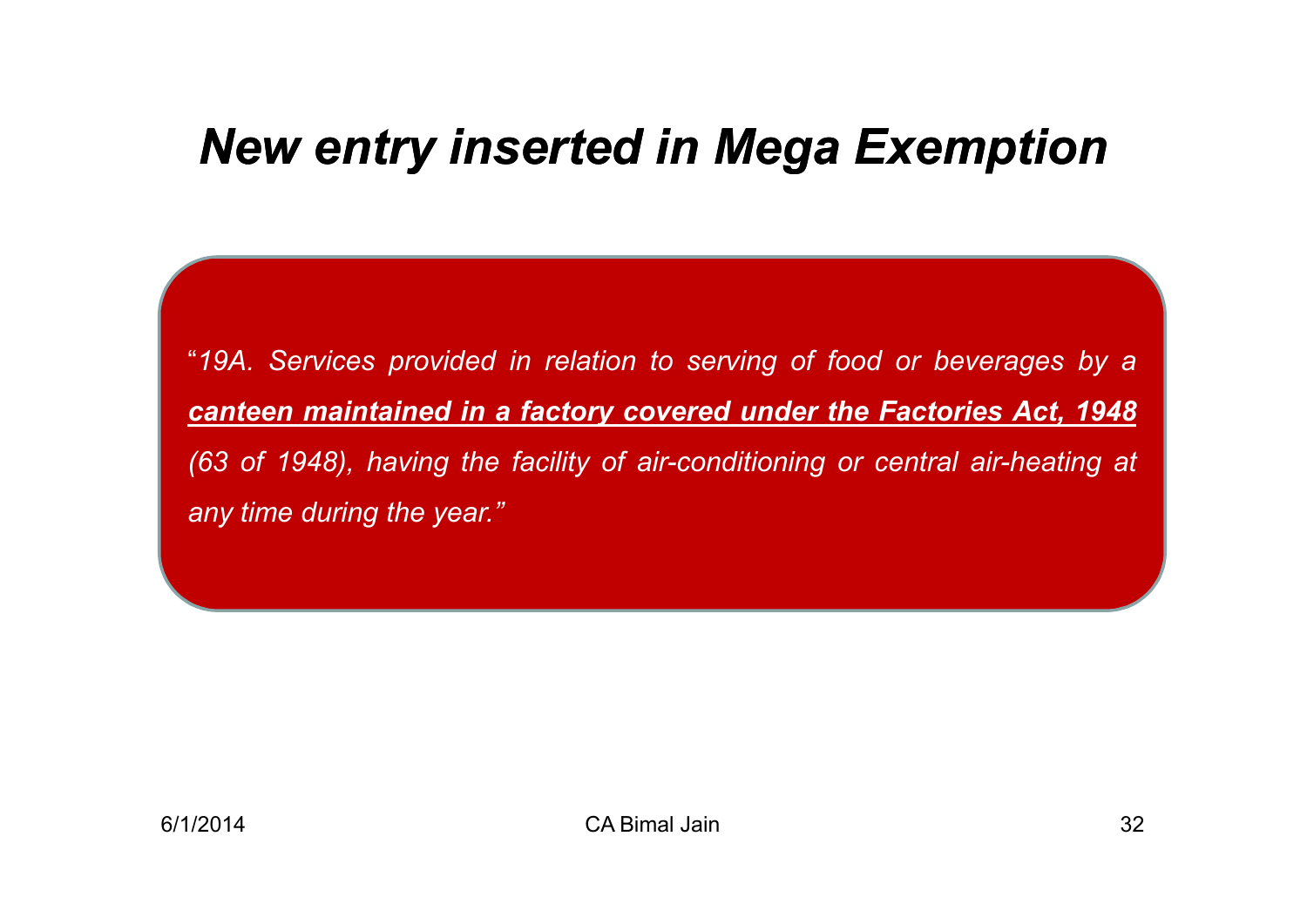## Changes in Budget 2014

- **Exemption on loading, unloading, packing, handling, storage or warehousing of Rice**:
- The definition of 'Agricultural produce' in section 65B(5) of the Finance Act, 1994, leads to <sup>a</sup> differential treatment between paddy and rice. Paddy is covered by the definition of agricultural produce which loses its essential characteristic after milling into rice.
- Inserted Entry No. 40 in Mega Exemption Notification vide Notification No.4/2014-ST dated 17th February 2014].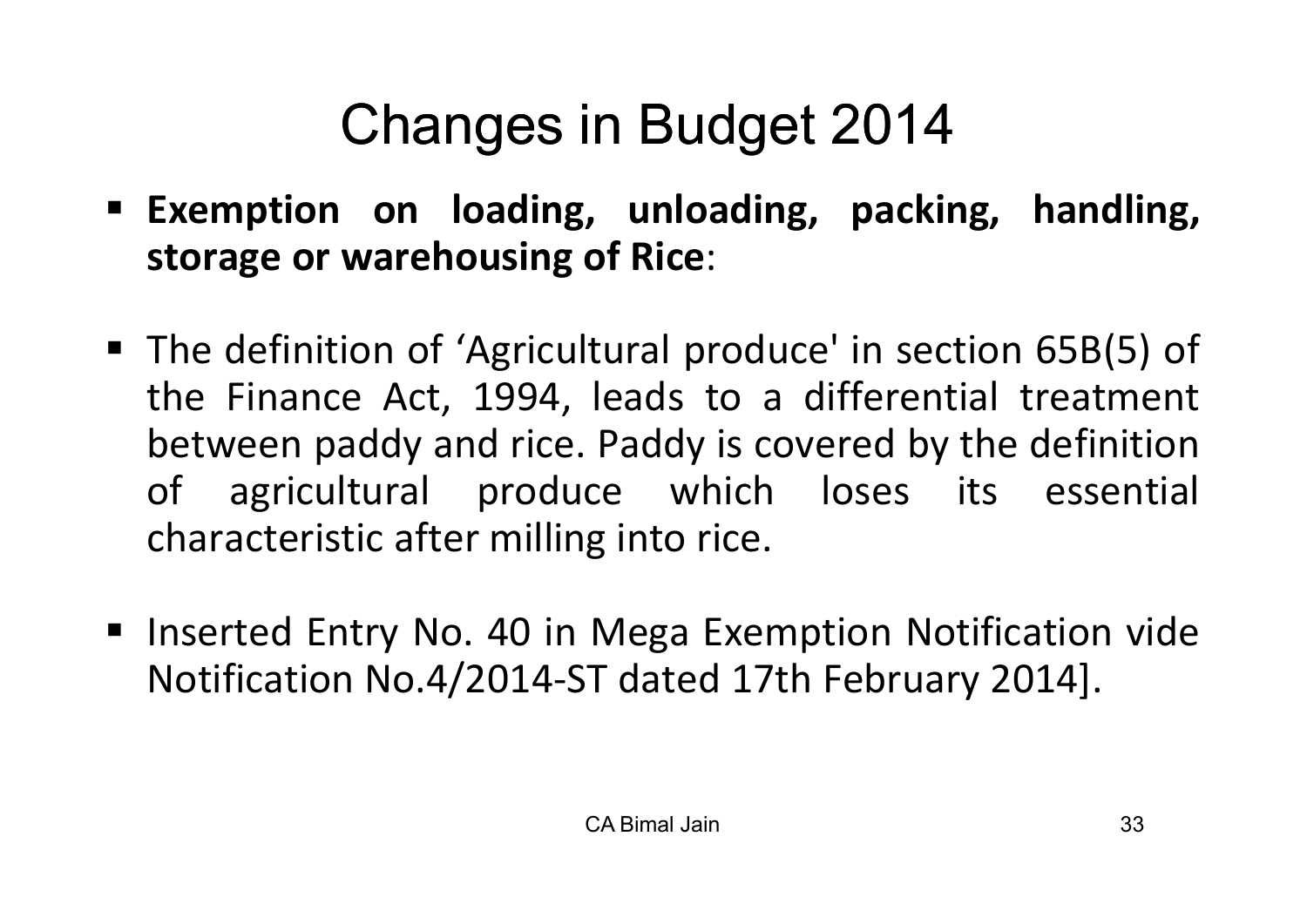## Changes in Budget 2014

- **Exemption on transportation of Rice** by rail or a vessel or by <sup>a</sup> Goods Transport Agency by way of transport in <sup>a</sup> goods carriage, exempted vide Sl. Nos. 20(i) and 21(d) of the Mega Exemption Notification
- Clarification issued vide Circular No. 177/3/2014 dated 17th February <sup>2014</sup> that "food stuff" includes rice.
- **Exemption on milling of Rice:** Para 1.2 of the Circular clarifies that milling of paddy into rice carried out as job work is covered by the exemption at Sl. No.30 of the Mega Exemption Notification since such milling of paddy into rice is an intermediate production process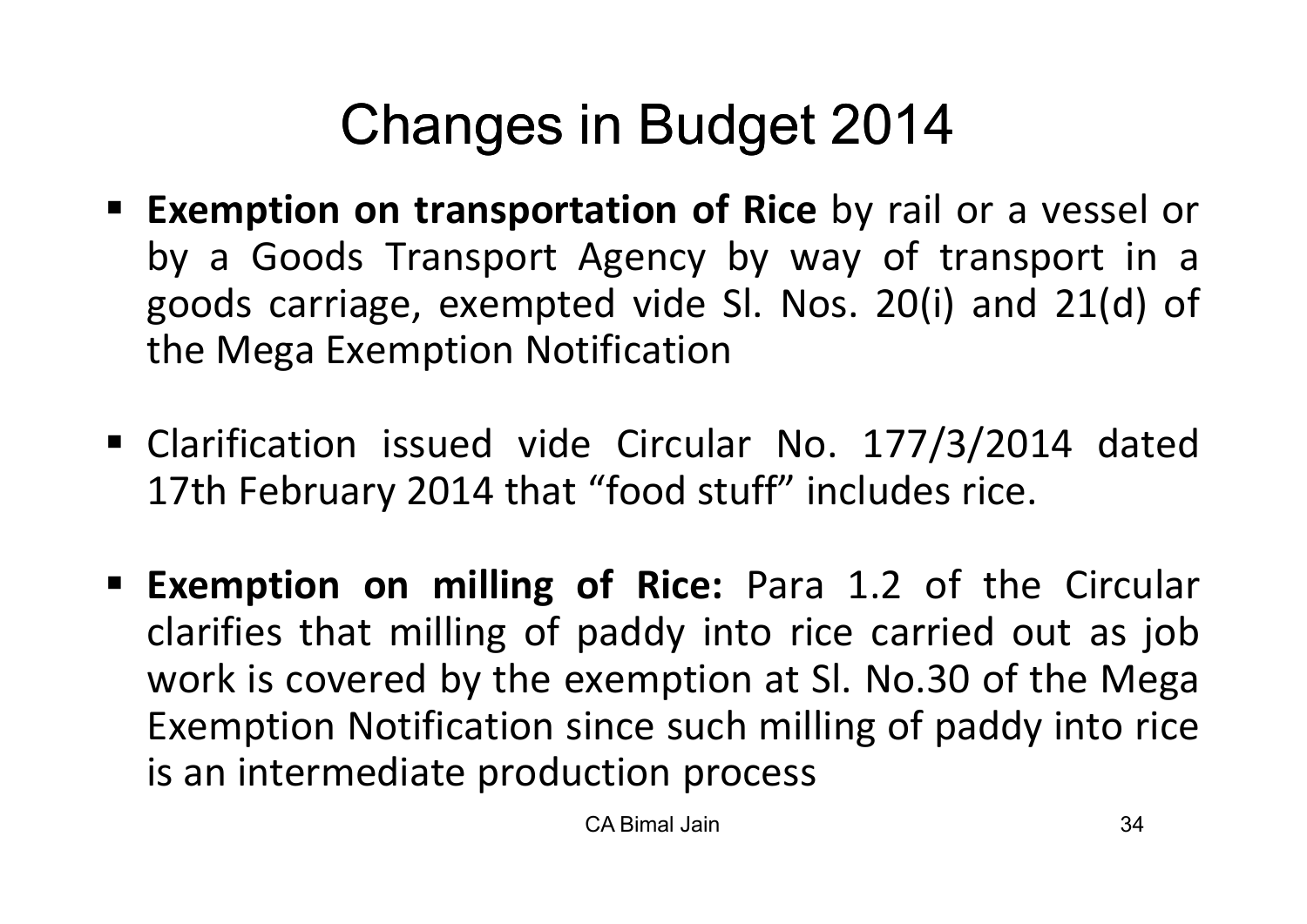## Service Tax – Exemption

 $\blacksquare$ ■ **Mega Exemption** → Notification No. 25/2012-ST<br>
dated 20-6-2012 duly amended as on date → dated. 20-6-2012, duly amended as on date  $\rightarrow$ <sup>42</sup> Services Exempted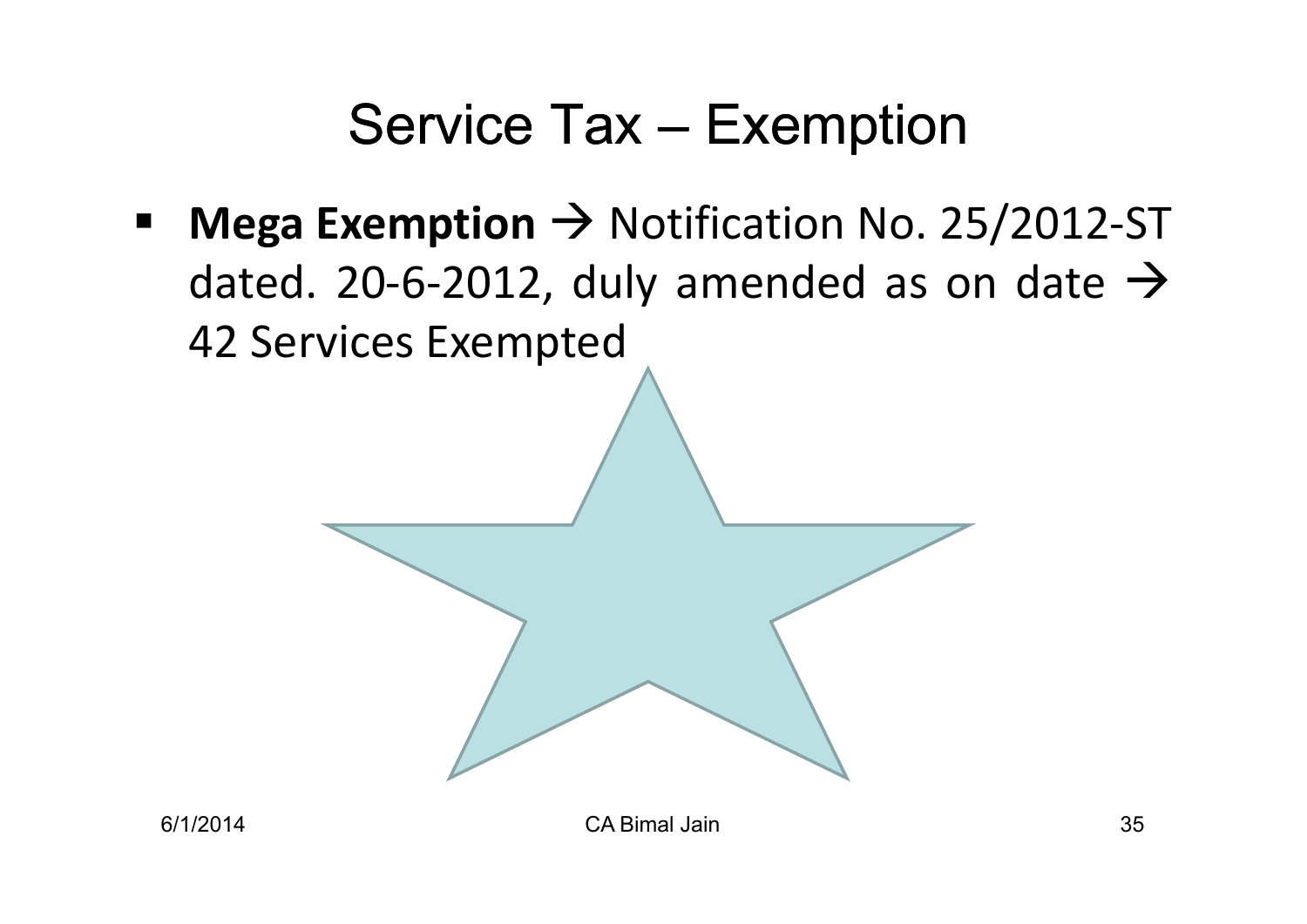## Classification of Service

 S. 66F. (1) Unless otherwise specified, reference to <sup>a</sup> service (herein referred to as main service) shall not include reference to<sup>a</sup> service which is used for providing main service.

Exemption  $\rightarrow$  Main Service & Service w.r.t Main Service – Toll<br>Collection **Collection** 

 $\blacksquare$ **(2)** Where a service is capable of differential treatment for any purpose based on its description, the most specific descriptionshall be preferred over <sup>a</sup> more general description

Abatement  $\rightarrow$  Mandap Keeper/ Shamiana with Outdoor catering<br>(2) Subject to the provisions of sub-section (2), the toyobility of

 $(3)$  Subject to the provisions of sub-section (2), the taxability of a bundled service shall be determined in specified manner